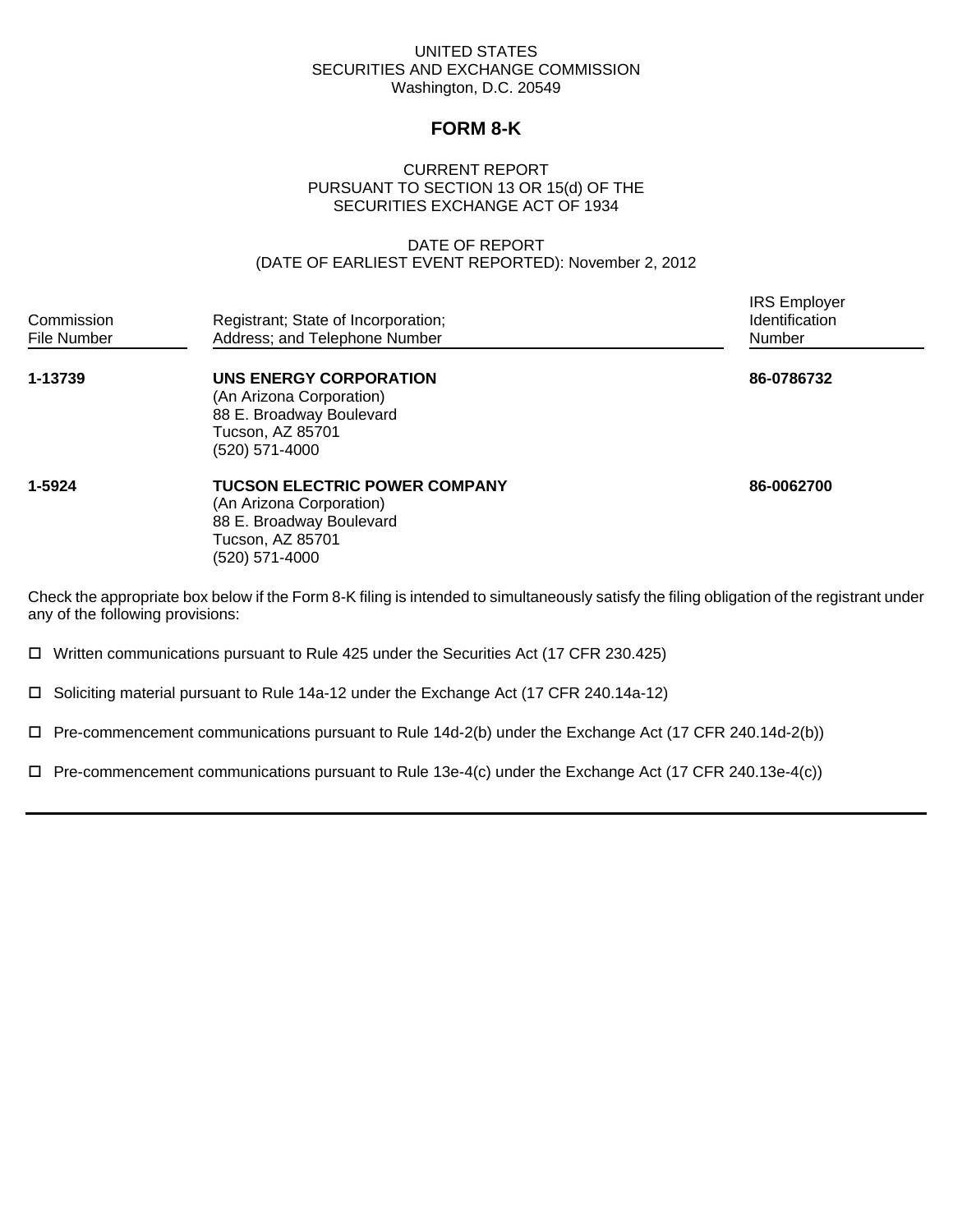# **Item 2.02 Results of Operations and Financial Condition**

On November 2, 2012, UNS Energy Corporation ("UNS Energy") issued a press release announcing earnings for the quarter ended September 30, 2012 for UNS Energy and Tucson Electric Power Company. A copy of the press release is attached hereto as Exhibit 99.1. UNS Energy also posted supplemental information accessible from a link on its website, www.uns.com. A copy of the supplemental information is attached hereto as Exhibit 99.2 and Exhibit 99.3.

The Company's press releases and other communications may include certain non-Generally Accepted Accounting Principles (GAAP) financial measures. A "non-GAAP financial measure" is defined as a numerical measure of a company's financial performance, financial position or cash flows that excludes (or includes) amounts that are included in (or excluded from) the most directly comparable measure calculated and presented in accordance with GAAP in the Company's financial statements.

Non-GAAP financial measures utilized by the Company include presentations of revenues, operating expenses, operating income and earnings (loss) per share. The Company uses these non-GAAP measures to evaluate the operations of the Company. Certain non-GAAP financial measures utilized by the Company exclude: the impact of non-recurring items: the effect of accounting changes or adjustments; expenses that are reimbursed by third parties; and other items. The Company's management believes that these non-GAAP financial measures provide useful information to investors by removing the effect of variances in GAAP reported results of operations that are not indicative of fundamental changes in the earnings or cash flow capacity of the Company's operations. Management also believes that the presentation of the non-GAAP financial measures is largely consistent with its past practice, as well as industry practice in general, and will enable investors and analysts to compare current non-GAAP measures with non-GAAP measures with respect to prior periods.

# **Item 9.01 Financial Statements and Exhibits**

- Exhibit 99.1 UNS Energy Corporation Press Release, dated November 2, 2012.
- Exhibit 99.2 Supplemental earnings information posted on UNS Energy's website, dated November 2, 2012.
- Exhibit 99.3 Conference call presentation slides posted on UNS Energy's website, dated November 2, 2012.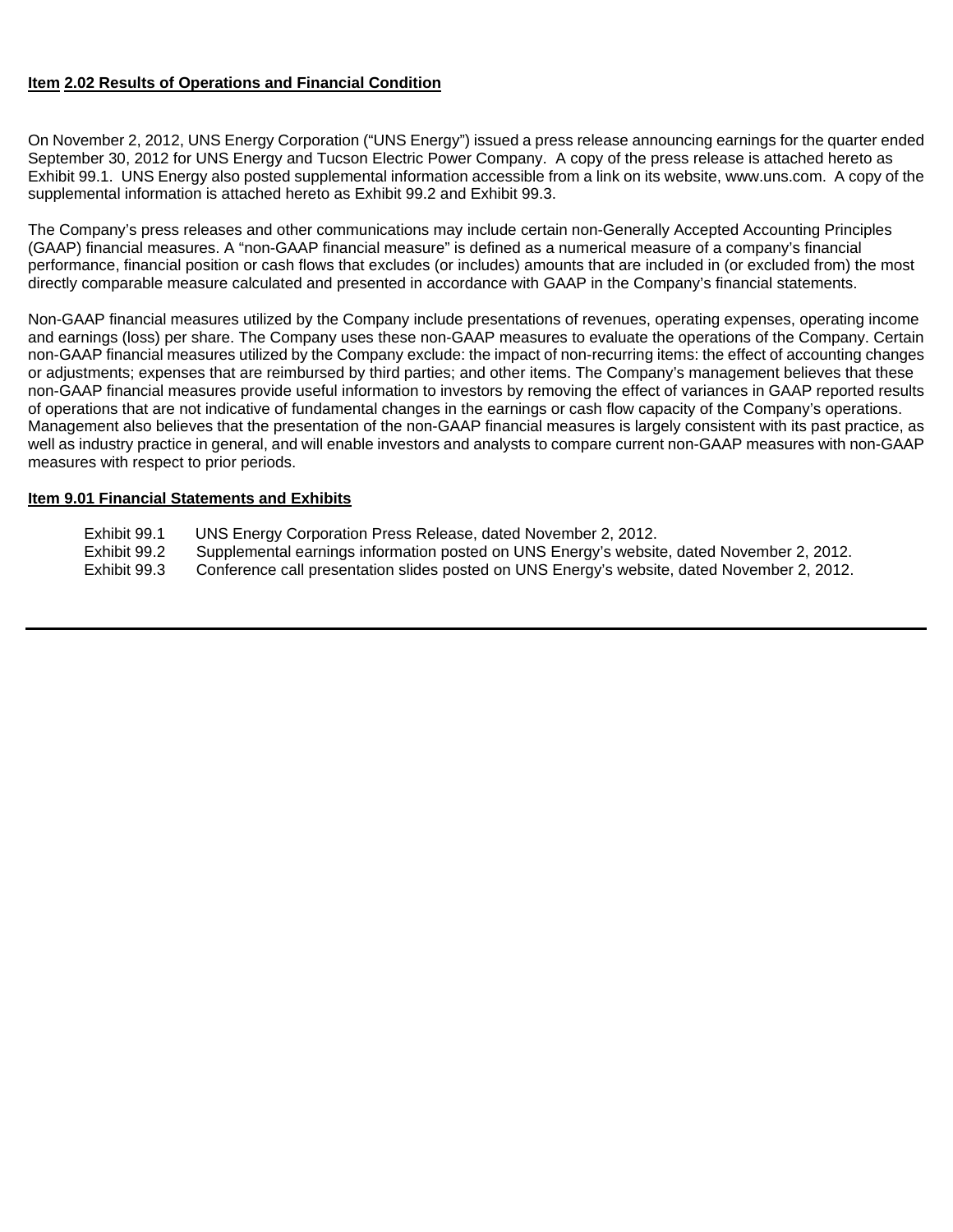#### **SIGNATURES**

 Pursuant to the requirements of the Securities Exchange Act of 1934, each registrant has duly caused this report to be signed on its behalf by the undersigned thereunto duly authorized.

# Date: November 2, 2012 **UNS ENERGY CORPORATION** ——————————————————

(Registrant)

/s/ Kevin P. Larson ——————————————————

Kevin P. Larson Senior Vice President and Principal Financial Officer

### Date: November 2, 2012 **TUCSON ELECTRIC POWER COMPANY** ——————————————————

(Registrant)

 /s/ Kevin P. Larson ——————————————————

Kevin P. Larson Senior Vice President and Principal Financial Officer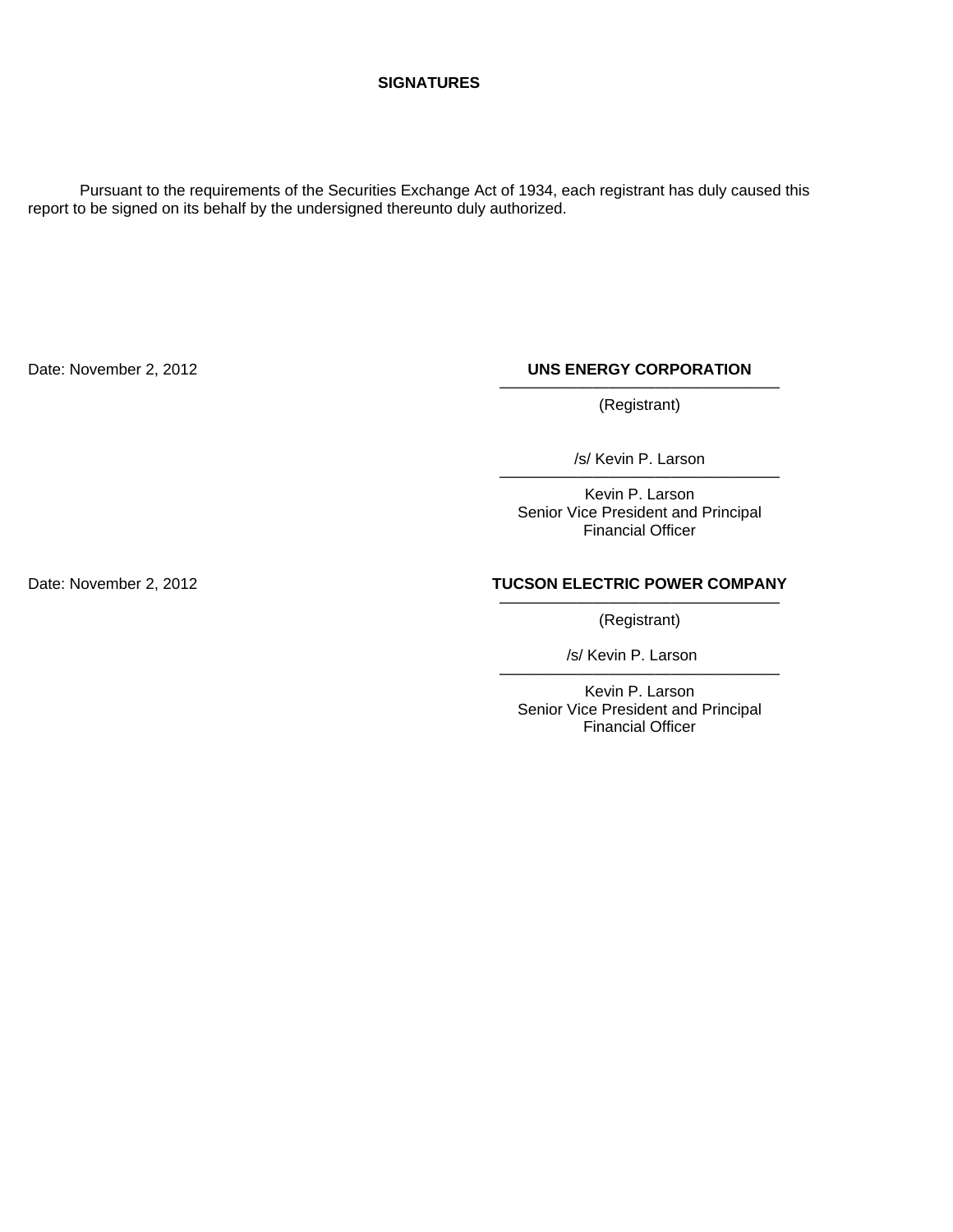

FOR IMMEDIATE RELEASE November 2, 2012 Media Contact: Joseph Barrios, (520) 884-3725 Page 1 of 8 Financial Analyst Contact: Chris Norman, (520) 884-3649

#### **UNS ENERGY REPORTS THIRD QUARTER 2012 EARNINGS, NARROWS 2012 EARNINGS GUIDANCE RANGE**

- UNS Energy's net income for the third quarter of 2012 was \$50.7 million, or \$1.21 per share of common stock on a fully-diluted basis, compared with net income of \$59.7 million, or \$1.46 per diluted share in the third quarter of 2011. For the nine months ended September 30, 2012, UNS Energy's net income was \$83.4 million, or \$2.03 per diluted share, compared with net income of \$101.8 million, or \$2.53 per diluted share, in the same period last year.
- UNS Energy's primary subsidiary, Tucson Electric Power Company (TEP), reported net income of \$44.6 million in the third quarter of 2012 compared with \$53.9 million in the third quarter of 2011. TEP's results were negatively affected by: (i) a 3.6 percent decrease in retail sales volumes due in part to mild weather compared with last year; and (ii) higher depreciation and amortization expense related to an increase in utility infrastructure investments.
- Third quarter 2012 results include a \$1.1 million after-tax loss related to an unplanned outage at a power plant that TEP operates on behalf of another party. Financial results in the third quarter of 2011 include a \$4.5 million after-tax gain related to the settlement of a transmission dispute by TEP.
- Net income and earnings per share for the third quarter of 2012 were consistent with expectations. UNS Energy is narrowing its 2012 earnings guidance range to \$2.15 to \$2.30 per diluted share.

**Tucson, Ariz. –** UNS Energy Corporation (NYSE: UNS) today reported third quarter 2012 net income of \$50.7 million, or \$1.21 per diluted share of common stock, compared with net income of \$59.7 million, or \$1.46 per diluted share in the same period last year.

TEP reported net income of \$44.6 million for the third quarter of 2012, 17 percent below net income of \$53.9 million in the third quarter of 2011.

"Although earnings continue to be pressured by TEP's retail rate freeze, our operating performance remains strong. We expect to hold full year operating and maintenance expenses at the same level as 2009 while maintaining a high level of reliability and safety," said Paul Bonavia, UNS Energy's Chairman and Chief Executive Officer. "Our power plants ran exceptionally well this summer and our safety record to date is outstanding."

A 2008 settlement agreement approved by the Arizona Corporation Commission (ACC) will keep TEP's non-fuel base retail rates unchanged until TEP's pending rate request is finalized and approved in 2013. During this rate freeze period, TEP's retail sales volumes have remained virtually unchanged due to general economic conditions and energy efficiency requirements passed by the ACC. In order to partially mitigate the effect of stagnant energy demand on UNS Energy's financial performance, the company successfully aligned operating expenses with retail energy sales through the implementation of new operating efficiencies and cost containment measures.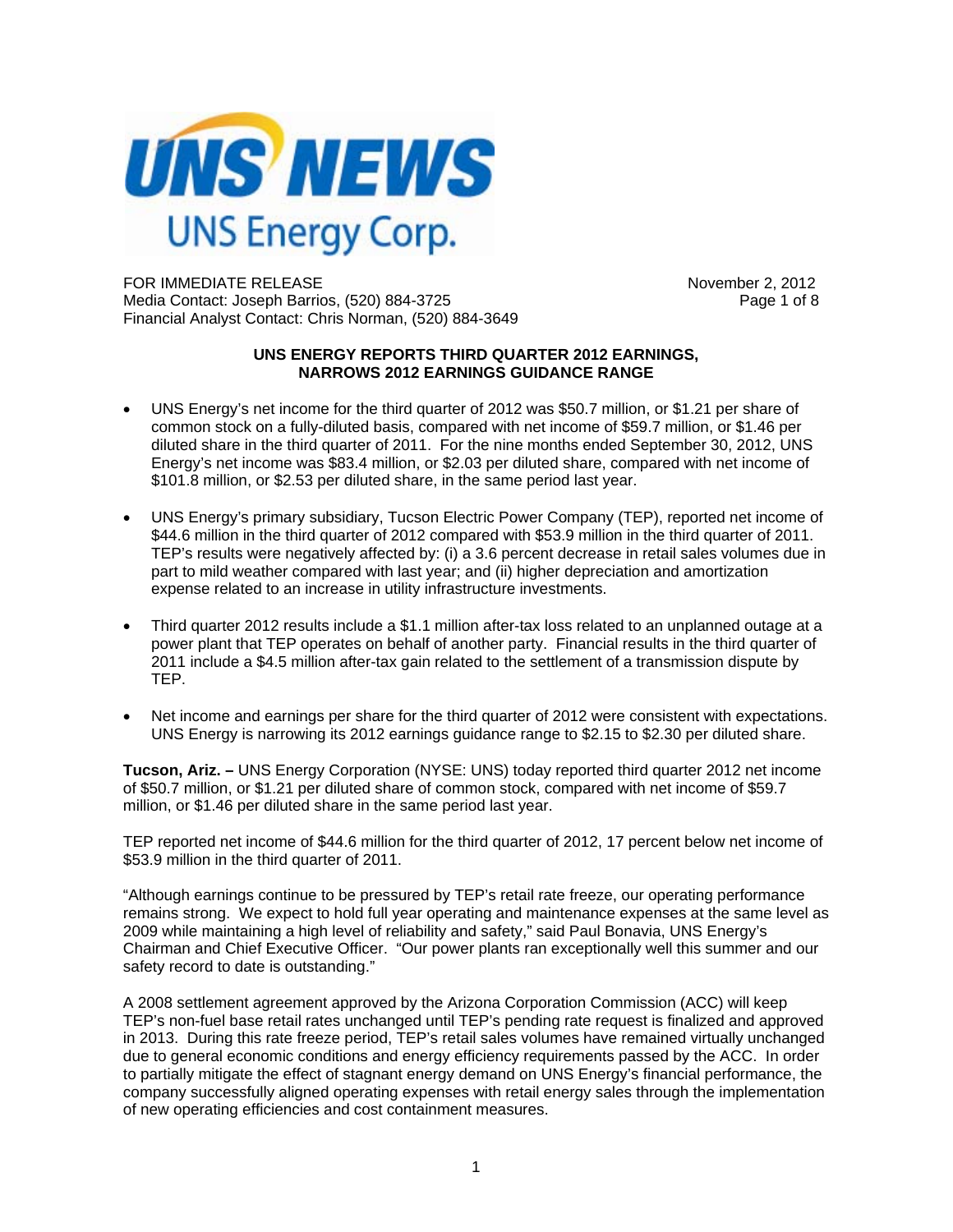However, TEP faces cost pressures associated with capital investments in order to maintain safe and reliable service that are not reflected in current retail rates. In July 2012, TEP submitted an application with the ACC seeking its first non-fuel base rate increase since 2008. The filing requests a non-fuel base rate increase of approximately \$128 million, or 15 percent, to be effective no later than August 1, 2013.

# **Tucson Electric Power**

# Retail kWh Sales and Revenues

TEP's retail kWh sales decreased by 3.6 percent in the third quarter, due in part to a 12.2 percent decline in cooling degree days compared with the third quarter of 2011. The decrease in retail sales volumes led to a 4.0 percent, or \$7.3 million, decrease in TEP's retail margin revenues compared with the third quarter of 2011.

### Other Operating Expenses

TEP's base O&M expense was \$1.2 million lower than the third quarter of 2011. Base O&M excludes costs directly offset by customer surcharges and third-party reimbursements. In the third quarter of 2012, depreciation and amortization expense increased by \$2.3 million as a result of additional plantin-service compared with the same period last year.

#### Other Factors

TEP's third quarter 2012 results include an after-tax loss of approximately \$1.1 million related to an unplanned outage at Springerville Unit 3, a power plant that TEP operates on behalf of another company. Results in the third quarter of 2011 include an after-tax gain of approximately \$4.5 million related to the settlement of a transmission dispute.

### Year-to-Date Results

In the first nine months of 2012, TEP reported net income of \$65.0 million compared with net income of \$83.8 million in the same period last year. That decrease was due to: lower retail and long-term wholesale margin revenues; higher depreciation and amortization expense; a loss recorded in the first nine months of 2012 related to the operation of Springerville Unit 3, described above; and the gain recorded in the first nine months of 2011 related to the settlement of a dispute, described above.

### **UNS Gas and UNS Electric**

UNS Gas reported a net loss of less than \$1 million in the third quarters of 2012 and 2011.

UNS Electric reported net income of \$6.4 million in the third quarter of 2012 compared with \$7.0 million in the third quarter of 2011. The decrease was due to: lower retail kWh sales due in part to a 5.5 percent decline in cooling degree days; and higher depreciation and amortization expense related to an increase in net plant in service.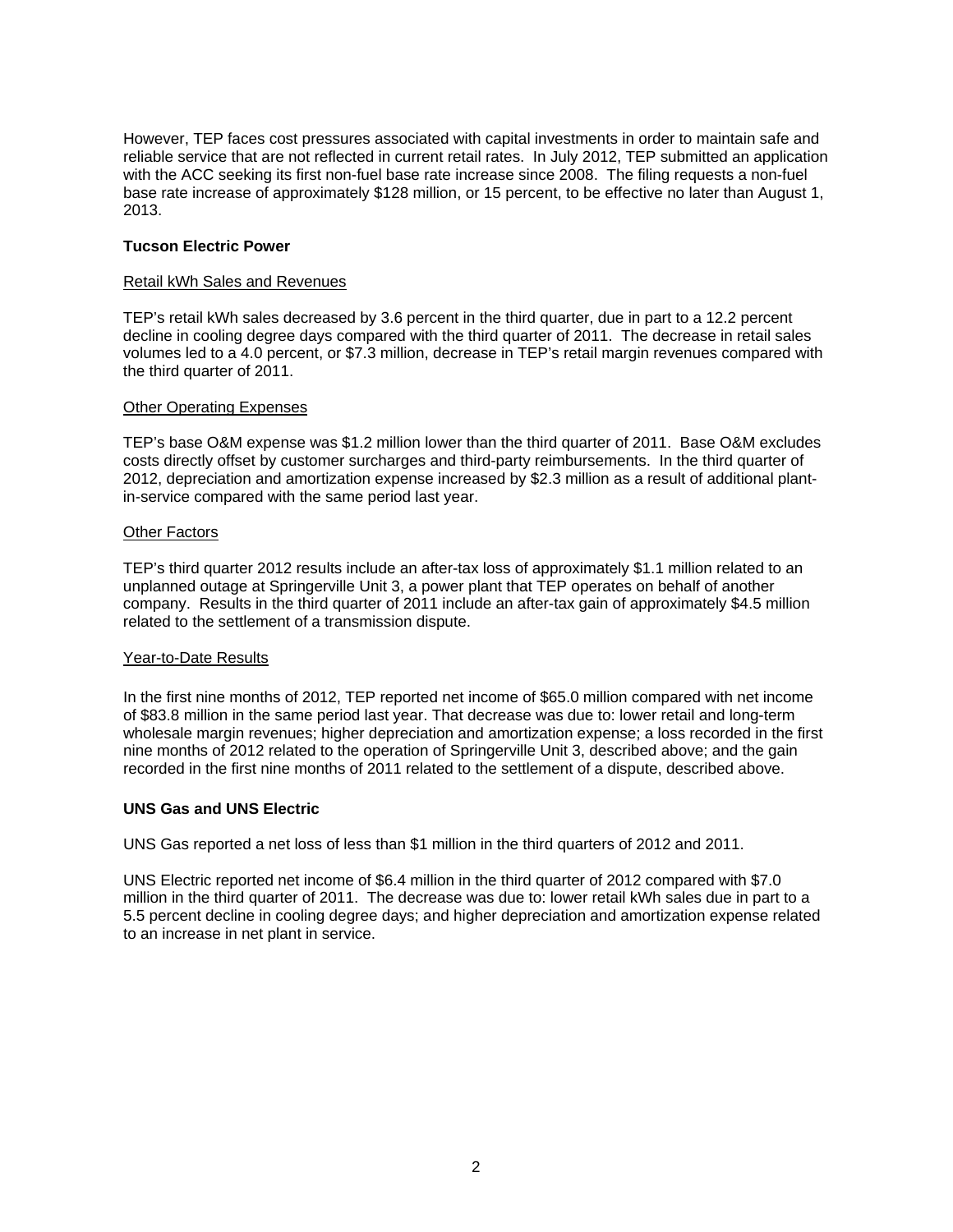# Seasonality of Earnings

The net income and results of operations of TEP as well as of UNS Gas and UNS Electric – operating subsidiaries of UniSource Energy Services (UES) – are seasonal in nature. TEP and UNS Electric typically record the majority of their net income during the second and third quarters when hot weather contributes to higher energy consumption. TEP's retail rates, which include higher charges for higher levels of energy use, also shift a larger share of the company's earnings into those periods.

Energy demand from UNS Gas customers typically peaks during the winter. Accordingly, UNS Gas typically records the majority of its net income during the first and fourth quarters.

# **Net Income and Earnings Per Share Summary**

|                                            | 3rd Quarter |        | <b>YTD September 30,</b> |                          |  |
|--------------------------------------------|-------------|--------|--------------------------|--------------------------|--|
| <b>Net Income</b>                          | 2012        | 2011   | 2012                     | 2011                     |  |
|                                            | -Millions-  |        |                          | -Millions-               |  |
| <b>Tucson Electric Power</b>               | \$44.6      | \$53.9 | \$65.0                   | \$83.8                   |  |
| <b>UNS Gas</b>                             | (0.4)       | (0.7)  | 5.1                      | 5.8                      |  |
| <b>UNS Electric</b>                        | 6.4         | 7.0    | 13.7                     | 14.4                     |  |
| Other <sup>(1)</sup>                       | 0.1         | (0.5)  | (0.4)                    | (2.2)                    |  |
| Net Income                                 | \$50.7      | \$59.7 | \$83.4                   | \$101.8                  |  |
| Avg. Basic Shares Outstanding (Millions)   | 41.4        | 37.1   | 40.0                     | 36.9                     |  |
| Avg. Diluted Shares Outstanding (Millions) | 41.9        | 41.8   | 41.7                     | 41.6                     |  |
|                                            | 3rd Quarter |        |                          | <b>YTD September 30,</b> |  |
| <b>Earnings Per UNS Energy Share</b>       | 2012        | 2011   | 2012                     | 2011                     |  |
| <b>Tucson Electric Power</b>               | \$1.08      | \$1.45 | \$1.63                   | \$2.27                   |  |
| <b>UNS Gas</b>                             | (0.01)      | (0.02) | 0.13                     | 0.16                     |  |
| <b>UNS Electric</b>                        | 0.15        | 0.19   | 0.34                     | 0.39                     |  |
| Other <sup>(1)</sup>                       | 0.00        | (0.01) | (0.01)                   | (0.06)                   |  |
| Net Income Per Basic Share                 | \$1.22      | \$1.61 | \$2.09                   | \$2.76                   |  |
| Net Income Per Diluted Share               | \$1.21      | \$1.46 | \$2.03                   | \$2.53                   |  |

 (1) Includes UNS Energy on a stand-alone basis and results from Millennium Energy Holdings, Inc. and UniSource Energy Development, both wholly-owned subsidiaries of UNS Energy.

UNS Energy believes the presentation of TEP, UNS Gas and UNS Electric net income or loss on a per basic UNS Energy share basis (which are non-GAAP financial measures) provides useful information to investors by disclosing the results of operations of its business segments on a basis consistent with UNS Energy's reported earnings or losses.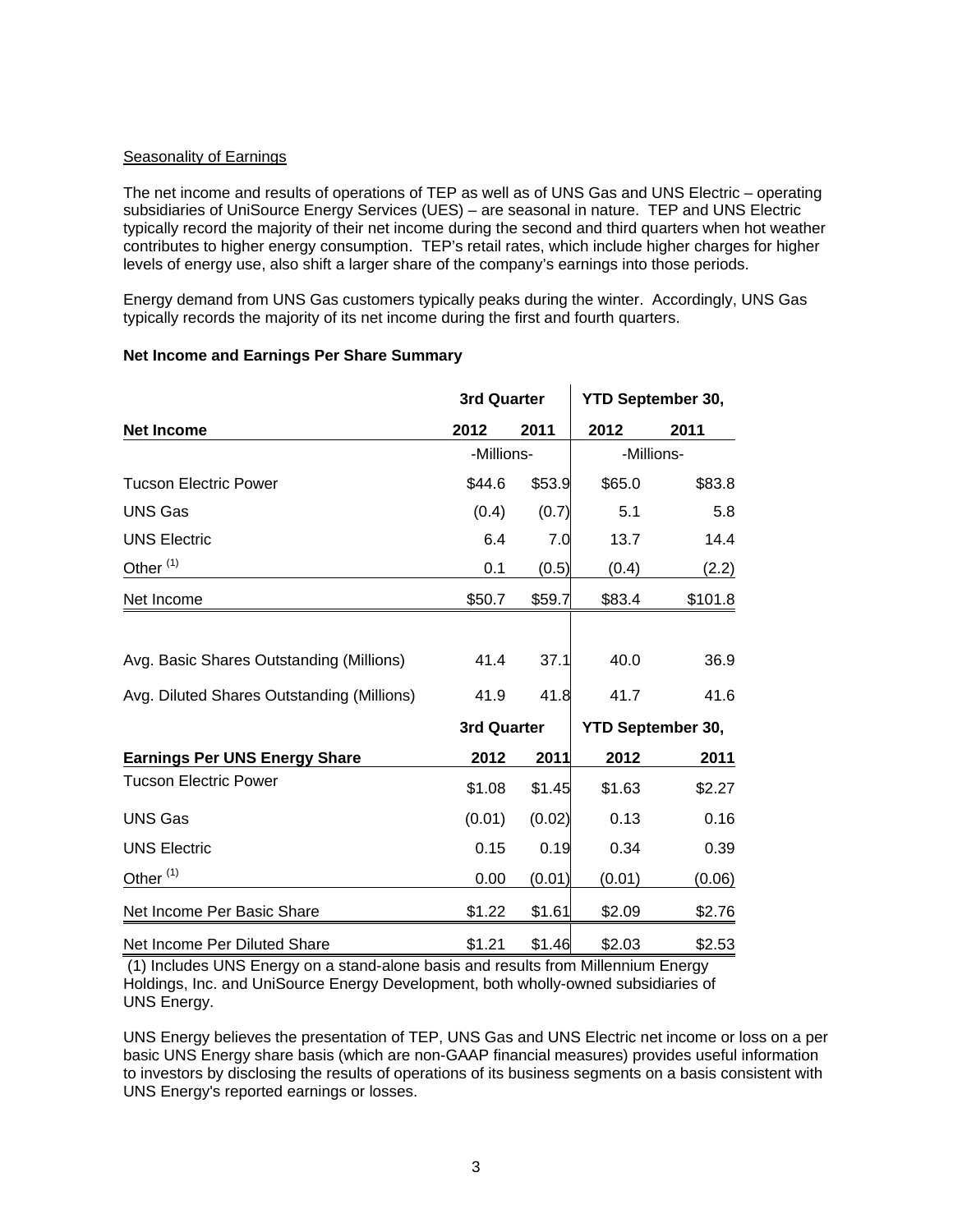# **Conference Call and Webcast**

The company will host a conference call on Friday, November 2, 2012 at 1 p.m. ET. To participate in the call, please dial in 5 to 10 minutes prior to the start time. A reference code is not necessary to access the live call.

Dial-in number: **(800) 695-3360**

The conference call also can be heard live online at uns.com.

A telephone replay will be available for seven days.

Replay number: (800) 633-8284 Reference code: 21609581

In conjunction with this earnings announcement, UNS Energy provided additional information on its performance during the third quarter of 2012. These materials were filed with the Securities and Exchange Commission and are also available at uns.com.

UNS Energy is a Tucson, Arizona-based company with consolidated assets of approximately \$4 billion. UNS Energy's primary subsidiaries include Tucson Electric Power, which serves more than 405,000 customers in southern Arizona, and UniSource Energy Services, provider of natural gas and electric service for about 240,000 customers in northern and southern Arizona. Visit uns.com for more information about UNS Energy and its subsidiaries.

*This release contains forward-looking information that involves risks and uncertainties, including*  factors that could affect UNS Energy's ability to reach the 2012 earnings guidance. These risks and *uncertainties include, but are not limited to: state and federal regulatory and legislative decisions and actions; regional economic and market conditions, which could affect customer growth and energy usage; weather variations affecting energy usage; the cost of debt and equity capital and access to capital markets; the performance of the stock market and changing interest rate environment, which affect the value of the company's pension and other postretirement benefit plan assets and the related contribution requirements and expense; unexpected increases in O&M expense; resolution of pending litigation matters; changes in accounting standards; changes in critical accounting estimates; changes to long-term contracts; the cost of fuel and power supplies; performance of TEP's generating plants; and other factors listed in UNS Energy's Form 10-K and 10-Q filings with the Securities and Exchange Commission. The preceding factors may cause future results to differ materially from outcomes currently expected by UNS Energy.*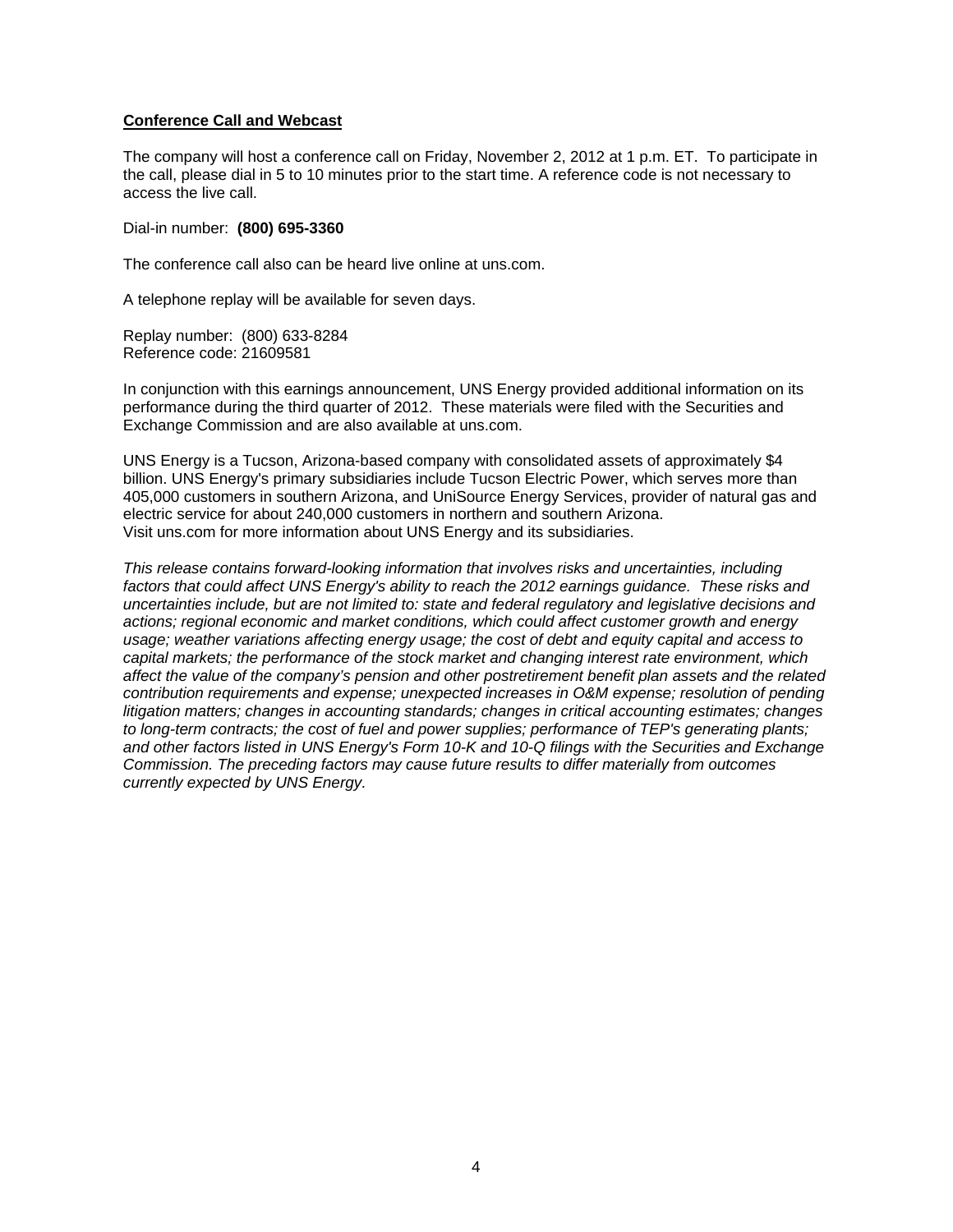# **UNS ENERGY 2012 RESULTS**

| <b>Condensed Consolidated Statements of Income</b>          | <b>Three Months Ended</b><br>September 30, |         |    |            |                       |         |  |
|-------------------------------------------------------------|--------------------------------------------|---------|----|------------|-----------------------|---------|--|
| (in Thousands of Dollars, Except Per Share Amounts)         |                                            |         |    |            | Increase / (Decrease) |         |  |
| (UNAUDITED)                                                 |                                            | 2012    |    | 2011       | Amount                | Percent |  |
| <b>Operating Revenues</b>                                   |                                            |         |    |            |                       |         |  |
| <b>Electric Retail Sales</b>                                | \$                                         | 353,473 | \$ | 363,385 \$ | (9, 912)              | (2.7)   |  |
| Electric Wholesale Sales                                    |                                            | 32,494  |    | 41,847     | (9,353)               | (22.4)  |  |
| <b>Gas Revenue</b>                                          |                                            | 15,407  |    | 16,831     | (1, 424)              | (8.5)   |  |
| <b>Other Revenues</b>                                       |                                            | 35,887  |    | 28,884     | 7,003                 | 24.2    |  |
| <b>Total Operating Revenues</b>                             |                                            | 437,261 |    | 450,947    | (13,686)              | (3.0)   |  |
| <b>Operating Expenses</b>                                   |                                            |         |    |            |                       |         |  |
| Fuel                                                        |                                            | 92,873  |    | 98,962     | (6,089)               | (6.2)   |  |
| <b>Purchased Energy</b>                                     |                                            | 60,238  |    | 88,734     | (28, 496)             | (32.1)  |  |
| Transmission                                                |                                            | 4,500   |    | (1, 354)   | 5,854                 | N/M     |  |
| Increase (Decrease) to Reflect PPFAC/PGA Recovery Treatment |                                            | 18,076  |    | (3,576)    | 21,652                | N/M     |  |
| <b>Total Fuel and Purchased Energy</b>                      |                                            | 175,687 |    | 182,766    | (7,079)               | (3.9)   |  |
| Other Operations and Maintenance                            |                                            | 98,346  |    | 90,781     | 7,565                 | 8.3     |  |
| Depreciation                                                |                                            | 35,145  |    | 33,553     | 1,592                 | 4.7     |  |
| Amortization                                                |                                            | 9,069   |    | 7,882      | 1,187                 | 15.1    |  |
| Taxes Other Than Income Taxes                               |                                            | 12,605  |    | 12,205     | 400                   | 3.3     |  |
| <b>Total Operating Expenses</b>                             |                                            | 330.852 |    | 327,187    | 3,665                 | 1.1     |  |
| <b>Operating Income</b>                                     |                                            | 106,409 |    | 123,760    | (17, 351)             | (14.0)  |  |
| Other Income (Deductions)                                   |                                            |         |    |            |                       |         |  |
| Interest Income                                             |                                            | 340     |    | 1,919      | (1, 579)              | (82.3)  |  |
| Other Income                                                |                                            | 1,726   |    | 1,678      | 48                    | 2.9     |  |
| Other Expense                                               |                                            | (886)   |    | (1, 412)   | 526                   | 37.3    |  |
| <b>Total Other Income (Deductions)</b>                      |                                            | 1,180   |    | 2,185      | (1,005)               | (46.0)  |  |
|                                                             |                                            |         |    |            |                       |         |  |
| <b>Interest Expense</b>                                     |                                            |         |    |            |                       |         |  |
| Long-Term Debt                                              |                                            | 17,074  |    | 17,945     | (871)                 | (4.9)   |  |
| <b>Capital Leases</b>                                       |                                            | 8,507   |    | 10,248     | (1,741)               | (17.0)  |  |
| Other Interest Expense, Net of Interest Capitalized         |                                            | 233     |    | (88)       | 321                   | N/M     |  |
| <b>Total Interest Expense</b>                               |                                            | 25.814  |    | 28,105     | (2, 291)              | (8.2)   |  |
| <b>Income Before Income Taxes</b>                           |                                            | 81,775  |    | 97,840     | (16,065)              | (16.4)  |  |
| Income Tax Expense                                          |                                            | 31,111  |    | 38,128     | (7, 017)              | (18.4)  |  |
|                                                             |                                            |         |    |            |                       |         |  |
| <b>Net Income</b>                                           | \$                                         | 50,664  | \$ | 59,712 \$  | (9,048)               | (15.2)  |  |
| Weighted-Average Shares of Common Stock Outstanding (000)   |                                            | 41,446  |    | 37,053     | 4,393                 | 11.9    |  |
| <b>Basic Earnings per Share</b>                             |                                            | \$1.22  |    | \$1.61     | \$(0.39)              | (24.2)  |  |
| <b>Diluted Earnings per Share</b>                           |                                            | \$1.21  |    | \$1.46     | \$(0.25)              | (17.1)  |  |
| <b>Dividends Declared per Share</b>                         |                                            | \$0.43  |    | \$0.42     | \$0.01                | 2.4     |  |

N/M - Not Meaningful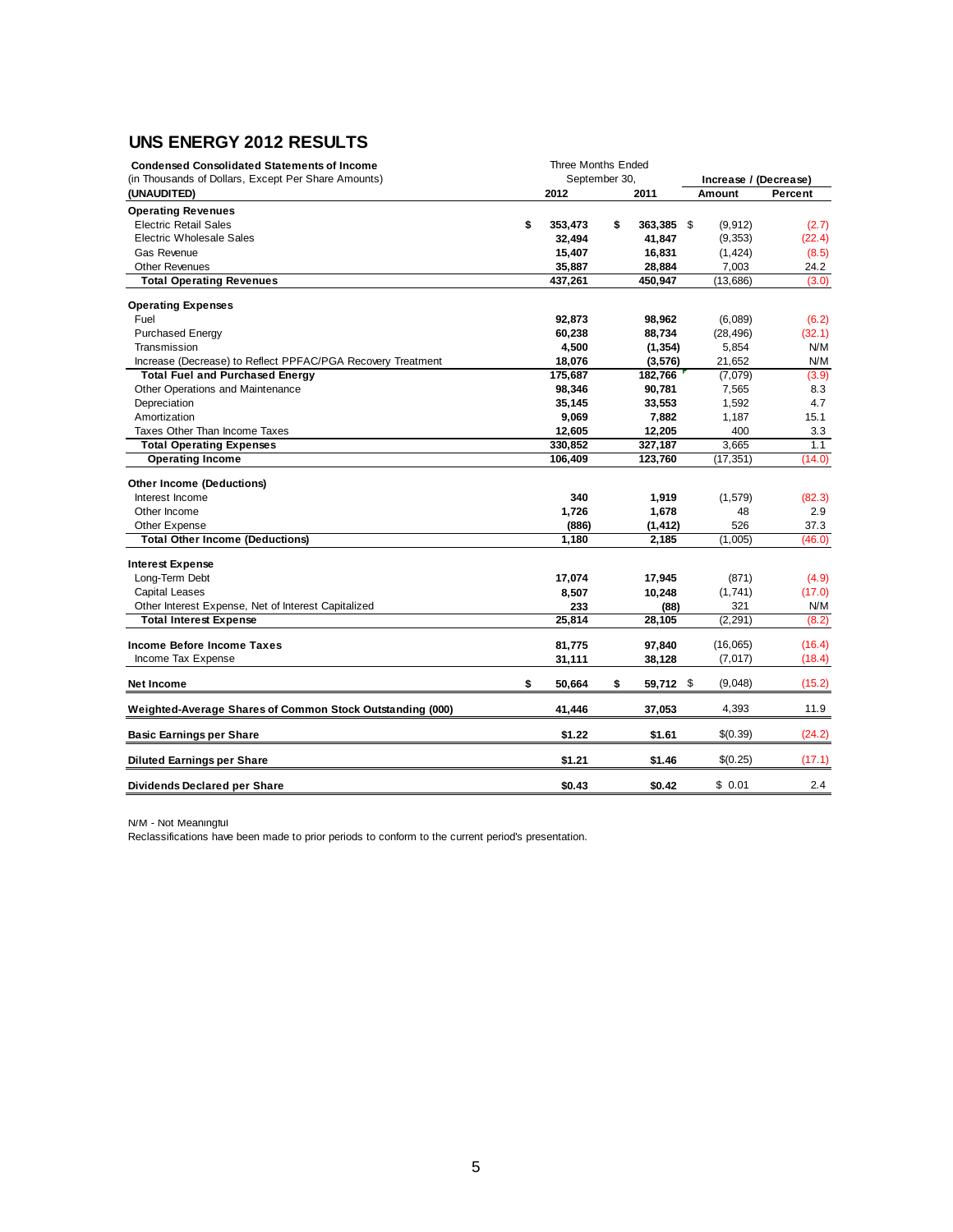# **UNS ENERGY 2012 RESULTS**

| <b>Condensed Consolidated Statements of Income</b><br>(in Thousands of Dollars, Except Per Share Amounts) | Nine Months Ended<br>September 30, |                  | Increase / (Decrease) |         |
|-----------------------------------------------------------------------------------------------------------|------------------------------------|------------------|-----------------------|---------|
| (UNAUDITED)                                                                                               | 2012                               | 2011             | Amount                | Percent |
| <b>Operating Revenues</b>                                                                                 |                                    |                  |                       |         |
| <b>Electric Retail Sales</b>                                                                              | \$<br>850,975                      | \$<br>856,216 \$ | (5, 241)              | (0.6)   |
| <b>Electric Wholesale Sales</b>                                                                           | 98,282                             | 121,506          | (23, 224)             | (19.1)  |
| <b>Gas Revenue</b>                                                                                        | 85,621                             | 99,041           | (13, 420)             | (13.5)  |
| <b>Other Revenues</b>                                                                                     | 88,427                             | 88,624           | (197)                 | (0.2)   |
| <b>Total Operating Revenues</b>                                                                           | 1,123,305                          | 1,165,387        | (42, 082)             | (3.6)   |
| <b>Operating Expenses</b>                                                                                 |                                    |                  |                       |         |
| Fuel                                                                                                      | 245,933                            | 252,103          | (6, 170)              | (2.4)   |
| <b>Purchased Energy</b>                                                                                   | 174,891                            | 233,344          | (58, 453)             | (25.1)  |
| Transmission                                                                                              | 10,738                             | 4,612            | 6,126                 | N/M     |
| Decrease to Reflect PPFAC/PGA Recovery Treatment                                                          | 29,730                             | (5, 174)         | 34,904                | N/M     |
| <b>Total Fuel and Purchased Energy</b>                                                                    | 461,292                            | 484,885          | (23, 593)             | (4.9)   |
| Other Operations and Maintenance                                                                          | 283,587                            | 281,888          | 1,699                 | 0.6     |
| Depreciation                                                                                              | 105,319                            | 99,653           | 5,666                 | 5.7     |
| Amortization                                                                                              | 26,845                             | 22,513           | 4,332                 | 19.2    |
| Taxes Other Than Income Taxes                                                                             | 37,385                             | 36,579           | 806                   | 2.2     |
| <b>Total Operating Expenses</b>                                                                           | 914,428                            | 925,518          | (11,090)              | (1.2)   |
| <b>Operating Income</b>                                                                                   | 208,877                            | 239,869          | (30, 992)             | (12.9)  |
| <b>Other Income (Deductions)</b>                                                                          |                                    |                  |                       |         |
| Interest Income                                                                                           | 981                                | 3,739            | (2,758)               | (73.8)  |
| Other Income                                                                                              | 5,729                              | 7,155            | (1, 426)              | (19.9)  |
| Other Expense                                                                                             | (1,761)                            | (2, 830)         | 1,069                 | 37.8    |
| <b>Total Other Income (Deductions)</b>                                                                    | 4,949                              | 8,064            | (3, 115)              | (38.6)  |
| <b>Interest Expense</b>                                                                                   |                                    |                  |                       |         |
| Long-Term Debt                                                                                            | 53,811                             | 54,240           | (429)                 | (0.8)   |
| <b>Capital Leases</b>                                                                                     | 25,105                             | 30,108           | (5,003)               | (16.6)  |
| Other Interest Expense, Net of Interest Capitalized                                                       | 66                                 | (1, 118)         | 1,184                 | N/M     |
| <b>Total Interest Expense</b>                                                                             | 78,982                             | 83,230           | (4, 248)              | (5.1)   |
|                                                                                                           |                                    |                  |                       |         |
| Income Before Income Taxes                                                                                | 134,844                            | 164,703          | (29, 859)             | (18.1)  |
| Income Tax Expense                                                                                        | 51,430                             | 62,916           | (11, 486)             | (18.3)  |
| <b>Net Income</b>                                                                                         | \$<br>83,414                       | \$<br>101,787 \$ | (18, 373)             | (18.1)  |
| Weighted-Average Shares of Common Stock Outstanding (000)                                                 | 39,983                             | 36,930           | 3,053                 | 8.3     |
| <b>Basic Earnings Per Share</b>                                                                           | \$2.09                             | \$2.76           | \$(0.67)              | (24.3)  |
| <b>Diluted Earnings Per Share</b>                                                                         | \$2.03                             | \$2.53           | \$(0.50)              | (19.8)  |
| <b>Dividends Declared Per Share</b>                                                                       | \$1.29                             | \$1.26           | \$0.03                | 2.4     |

N/M - Not Meaningful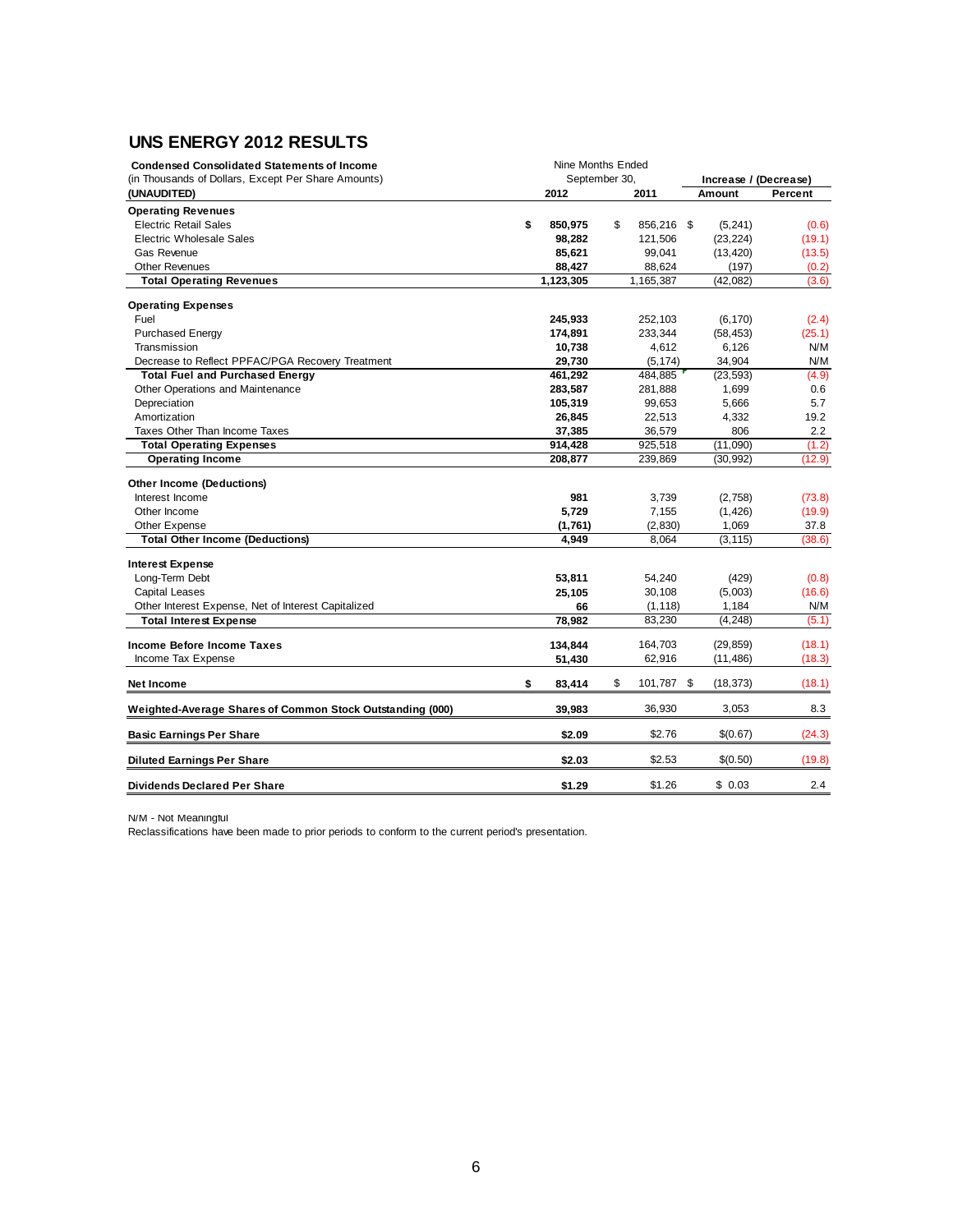# **TUCSON ELECTRIC POWER COMPANY 2012 RESULTS**

| <b>Condensed Consolidated Statements of Income</b>      | <b>Three Months Ended</b> |               |    |            |                       |           |         |
|---------------------------------------------------------|---------------------------|---------------|----|------------|-----------------------|-----------|---------|
| (in Thousands of Dollars)                               |                           | September 30. |    |            | Increase / (Decrease) |           |         |
| (UNAUDITED)                                             |                           | 2012          |    | 2011       |                       | Amount    | Percent |
| <b>Operating Revenues</b>                               |                           |               |    |            |                       |           |         |
| <b>Electric Retail Sales</b>                            | \$                        | 302,893       | \$ | 308,924 \$ |                       | (6,031)   | (2.0)   |
| <b>Electric Wholesale Sales</b>                         |                           | 25,448        |    | 29,608     |                       | (4, 160)  | (14.1)  |
| <b>Other Revenues</b>                                   |                           | 38,569        |    | 31,313     |                       | 7,256     | 23.2    |
| <b>Total Operating Revenues</b>                         |                           | 366,910       |    | 369,845    |                       | (2, 935)  | (0.8)   |
| <b>Operating Expenses</b>                               |                           |               |    |            |                       |           |         |
| Fuel                                                    |                           | 88,402        |    | 95,977     |                       | (7, 575)  | (7.9)   |
| <b>Purchased Power</b>                                  |                           | 27,576        |    | 40,509     |                       | (12, 933) | (31.9)  |
| Transmission                                            |                           | 1,914         |    | (4, 266)   |                       | 6.180     | N/M     |
| Increase (Decrease) to Reflect PPFAC Recovery Treatment |                           | 20,025        |    | 1,115      |                       | 18,910    | N/M     |
| <b>Total Fuel and Purchased Energy</b>                  |                           | 137,917       |    | 133,335    |                       | 4,582     | 3.4     |
| Other Operations and Maintenance                        |                           | 86,942        |    | 79,837     |                       | 7,105     | 8.9     |
| Depreciation                                            |                           | 27,644        |    | 26,541     |                       | 1,103     | 4.2     |
| Amortization                                            |                           | 10,001        |    | 8,798      |                       | 1,203     | 13.7    |
| Taxes Other Than Income Taxes                           |                           | 10,327        |    | 9,855      |                       | 472       | 4.8     |
| <b>Total Operating Expenses</b>                         |                           | 272,831       |    | 258,366    |                       | 14,465    | 5.6     |
| <b>Operating Income</b>                                 |                           | 94,079        |    | 111,479    |                       | (17, 400) | (15.6)  |
| <b>Other Income (Deductions)</b>                        |                           |               |    |            |                       |           |         |
| Interest Income                                         |                           | 28            |    | 1,666      |                       | (1,638)   | (98.3)  |
| Other Income                                            |                           | 1,553         |    | 229        |                       | 1,324     | N/M     |
| Other Expense                                           |                           | (1, 965)      |    | (2, 754)   |                       | 789       | 28.6    |
| <b>Total Other Income (Deductions)</b>                  |                           | (384)         |    | (859)      |                       | 475       | 55.3    |
| <b>Interest Expense</b>                                 |                           |               |    |            |                       |           |         |
| Long-Term Debt                                          |                           | 13,268        |    | 12,081     |                       | 1,187     | 9.8     |
| <b>Capital Leases</b>                                   |                           | 8,507         |    | 10,248     |                       | (1,741)   | (17.0)  |
| Other Interest Expense, Net of Interest Capitalized     |                           | 201           |    | (44)       |                       | 245       | N/M     |
| <b>Total Interest Expense</b>                           |                           | 21,976        |    | 22,285     |                       | (309)     | (1.4)   |
| Income Before Income Taxes                              |                           | 71,719        |    | 88,335     |                       | (16, 616) | (18.8)  |
| Income Tax Expense                                      |                           | 27,150        |    | 34,423     |                       | (7, 273)  | (21.1)  |
| <b>Net Income</b>                                       | \$                        | 44,569        | \$ | 53,912 \$  |                       | (9, 343)  | (17.3)  |

|                              | Three Months Ended |           |                       |         |  |  |
|------------------------------|--------------------|-----------|-----------------------|---------|--|--|
| <b>Tucson Electric Power</b> | September 30.      |           | Increase / (Decrease) |         |  |  |
| <b>Electric MWh Sales:</b>   | 2012               | 2011      | Amount                | Percent |  |  |
| <b>Retail Sales</b>          | 2.877.504          | 2,985,792 | (108, 288)            | (3.6)   |  |  |
| Long-Term Wholesale Sales    | 165.589            | 230.611   | (65.022)              | (28.2)  |  |  |

N/M - Not Meaningful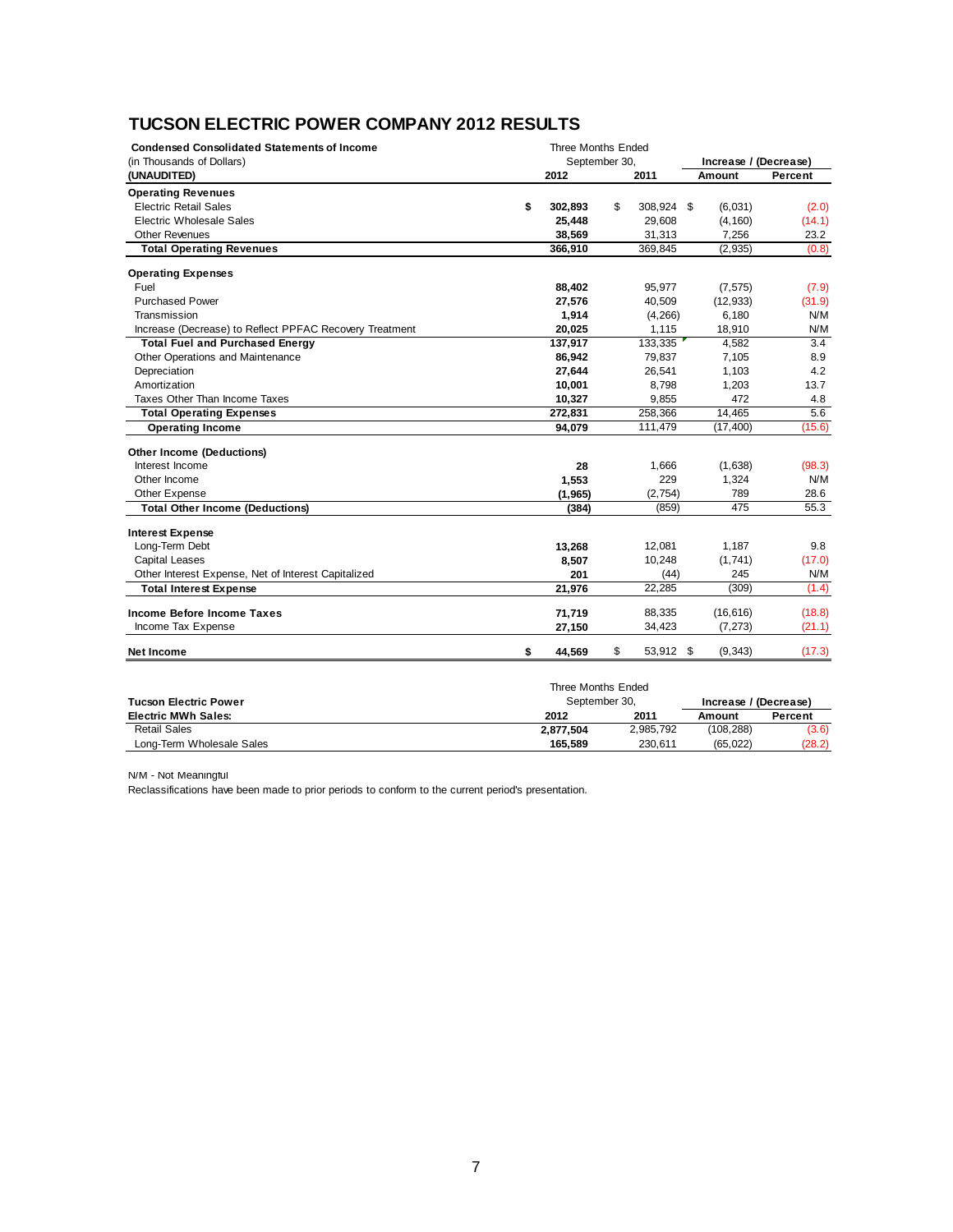# **TUCSON ELECTRIC POWER COMPANY 2012 RESULTS**

| September 30,<br>(in Thousands of Dollars)<br>Increase / (Decrease)<br>2012<br>2011<br>(UNAUDITED)<br>Amount<br><b>Operating Revenues</b><br><b>Electric Retail Sales</b><br>\$<br>716,993<br>\$<br>714,278 \$<br>2,715<br><b>Electric Wholesale Sales</b><br>77,488<br>96,623<br>(19, 135)<br>95,826<br>93,765<br>2,061<br><b>Other Revenues</b><br><b>Total Operating Revenues</b><br>890,307<br>904,666<br>(14, 359)<br><b>Operating Expenses</b><br>Fuel<br>246,563<br>(8,633)<br>237,930<br><b>Purchased Power</b><br>84,189<br>(22, 125)<br>62,064<br>Transmission<br>6,616<br>4,277<br>(2, 339) | Percent<br>0.4<br>(19.8)<br>2.2<br>(1.6)<br>(3.5)<br>(26.3)<br>N/M<br>N/M |
|--------------------------------------------------------------------------------------------------------------------------------------------------------------------------------------------------------------------------------------------------------------------------------------------------------------------------------------------------------------------------------------------------------------------------------------------------------------------------------------------------------------------------------------------------------------------------------------------------------|---------------------------------------------------------------------------|
|                                                                                                                                                                                                                                                                                                                                                                                                                                                                                                                                                                                                        |                                                                           |
|                                                                                                                                                                                                                                                                                                                                                                                                                                                                                                                                                                                                        |                                                                           |
|                                                                                                                                                                                                                                                                                                                                                                                                                                                                                                                                                                                                        |                                                                           |
|                                                                                                                                                                                                                                                                                                                                                                                                                                                                                                                                                                                                        |                                                                           |
|                                                                                                                                                                                                                                                                                                                                                                                                                                                                                                                                                                                                        |                                                                           |
|                                                                                                                                                                                                                                                                                                                                                                                                                                                                                                                                                                                                        |                                                                           |
|                                                                                                                                                                                                                                                                                                                                                                                                                                                                                                                                                                                                        |                                                                           |
|                                                                                                                                                                                                                                                                                                                                                                                                                                                                                                                                                                                                        |                                                                           |
|                                                                                                                                                                                                                                                                                                                                                                                                                                                                                                                                                                                                        |                                                                           |
|                                                                                                                                                                                                                                                                                                                                                                                                                                                                                                                                                                                                        |                                                                           |
|                                                                                                                                                                                                                                                                                                                                                                                                                                                                                                                                                                                                        |                                                                           |
| Decrease to Reflect PPFAC Recovery Treatment<br>25,150<br>(5, 146)<br>30,296                                                                                                                                                                                                                                                                                                                                                                                                                                                                                                                           |                                                                           |
| <b>Total Fuel and Purchased Energy</b><br>329,421<br>323,267<br>6,154                                                                                                                                                                                                                                                                                                                                                                                                                                                                                                                                  | 1.9                                                                       |
| 1,669<br>Other Operations and Maintenance<br>248,092<br>246,423                                                                                                                                                                                                                                                                                                                                                                                                                                                                                                                                        | 0.7                                                                       |
| 78,124<br>4,532<br>Depreciation<br>82,656                                                                                                                                                                                                                                                                                                                                                                                                                                                                                                                                                              | 5.8                                                                       |
| Amortization<br>29,621<br>25,282<br>4,339                                                                                                                                                                                                                                                                                                                                                                                                                                                                                                                                                              | 17.2                                                                      |
| 522<br>Taxes Other Than Income Taxes<br>30,325<br>29,803                                                                                                                                                                                                                                                                                                                                                                                                                                                                                                                                               | 1.8                                                                       |
| 720,115<br>702,899<br>17,216<br><b>Total Operating Expenses</b>                                                                                                                                                                                                                                                                                                                                                                                                                                                                                                                                        | 2.4                                                                       |
| <b>Operating Income</b><br>201,767<br>170,192<br>(31, 575)                                                                                                                                                                                                                                                                                                                                                                                                                                                                                                                                             | (15.6)                                                                    |
| <b>Other Income (Deductions)</b>                                                                                                                                                                                                                                                                                                                                                                                                                                                                                                                                                                       |                                                                           |
| Interest Income<br>97<br>2,983<br>(2,886)                                                                                                                                                                                                                                                                                                                                                                                                                                                                                                                                                              | (96.7)                                                                    |
| 4,860<br>4,597<br>263<br>Other Income                                                                                                                                                                                                                                                                                                                                                                                                                                                                                                                                                                  | 5.7                                                                       |
| (5,084)<br>(7, 751)<br>2,667<br>Other Expense                                                                                                                                                                                                                                                                                                                                                                                                                                                                                                                                                          | 34.4                                                                      |
| <b>Total Other Income (Deductions)</b><br>(127)<br>(171)<br>44                                                                                                                                                                                                                                                                                                                                                                                                                                                                                                                                         | 25.7                                                                      |
| <b>Interest Expense</b>                                                                                                                                                                                                                                                                                                                                                                                                                                                                                                                                                                                |                                                                           |
| Long-Term Debt<br>4,069<br>36,493<br>40,562                                                                                                                                                                                                                                                                                                                                                                                                                                                                                                                                                            | 11.2                                                                      |
| <b>Capital Leases</b><br>25,105<br>30,107<br>(5,002)                                                                                                                                                                                                                                                                                                                                                                                                                                                                                                                                                   | (16.6)                                                                    |
| Other Interest Expense, Net of Interest Capitalized<br>(881)<br>838<br>(43)                                                                                                                                                                                                                                                                                                                                                                                                                                                                                                                            | 95.1                                                                      |
| 65.624<br>65,719<br>(95)<br><b>Total Interest Expense</b>                                                                                                                                                                                                                                                                                                                                                                                                                                                                                                                                              | (0.1)                                                                     |
| Income Before Income Taxes<br>135,877<br>(31, 436)<br>104,441                                                                                                                                                                                                                                                                                                                                                                                                                                                                                                                                          | (23.1)                                                                    |
| Income Tax Expense<br>52,104<br>(12, 681)<br>39,423                                                                                                                                                                                                                                                                                                                                                                                                                                                                                                                                                    | (24.3)                                                                    |
| \$<br>\$<br>65,018<br>83,773 \$<br>(18, 755)<br>Net Income                                                                                                                                                                                                                                                                                                                                                                                                                                                                                                                                             | (22.4)                                                                    |

|                              | Nine Months Ended |           |                       |         |  |  |
|------------------------------|-------------------|-----------|-----------------------|---------|--|--|
| <b>Tucson Electric Power</b> | September 30,     |           | Increase / (Decrease) |         |  |  |
| <b>Electric MWh Sales:</b>   | 2012              | 2011      | Amount                | Percent |  |  |
| <b>Retail Sales</b>          | 7.235.527         | 7.272.091 | (36, 564)             | (0.5)   |  |  |
| Long-Term Wholesale Sales    | 492.446           | 668.995   | (176.549)             | (26.4)  |  |  |

N/M - Not Meaningful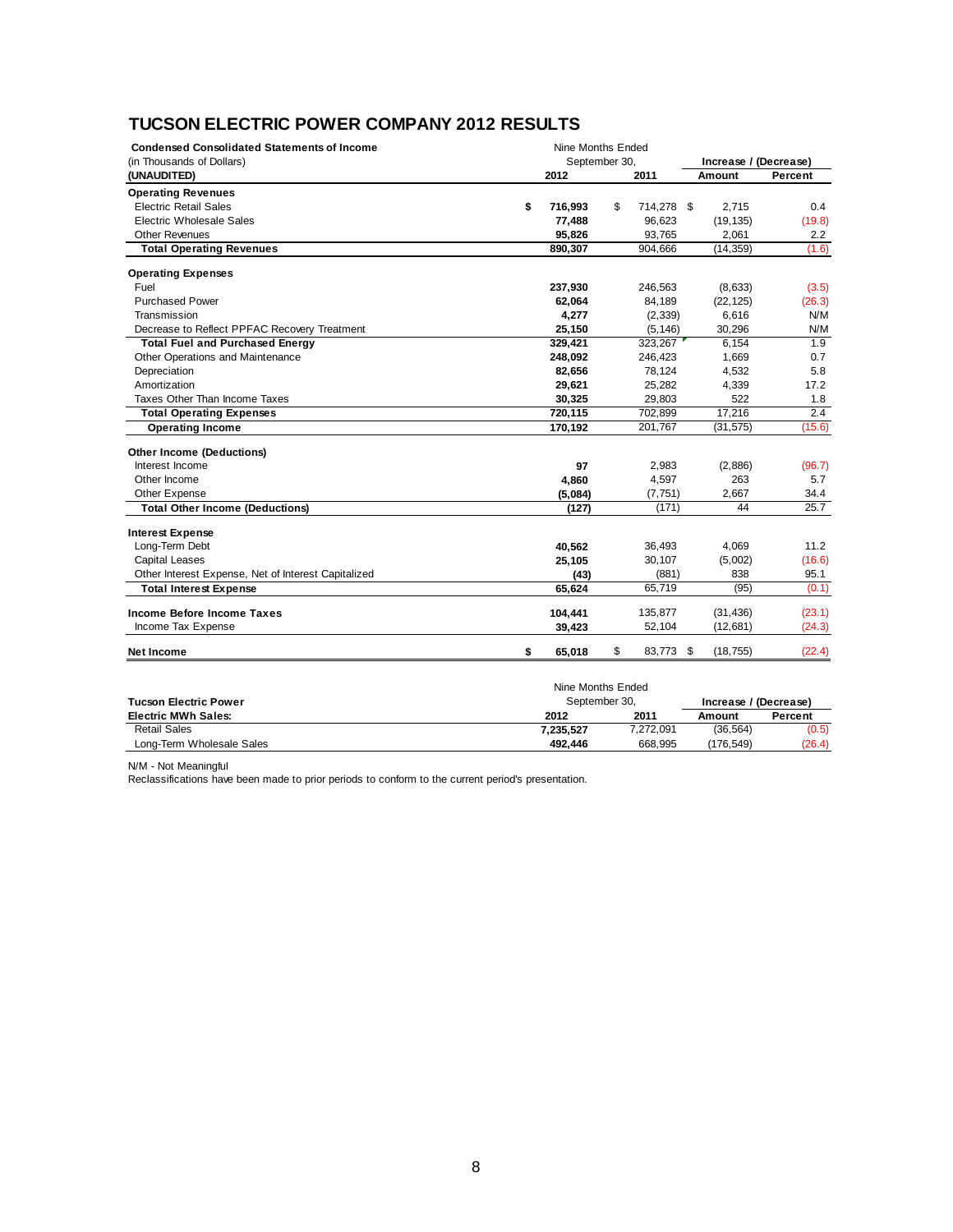# **UNS Energy Corporation 3rd Quarter 2012 Supplemental Earnings Information As of November 2, 2012**

| <b>TABLE OF CONTENTS</b>                 |   |
|------------------------------------------|---|
| Safe Harbor and Non-GAAP Measures        |   |
| Variance Explanation                     | 2 |
| UNS Energy and TEP O&M                   |   |
| <b>TEP Operating Statistics</b>          | 5 |
| <b>TEP Margin Revenues</b>               | 6 |
| <b>UNS Electric Operating Statistics</b> |   |
| <b>UNS Gas Operating Statistics</b>      | 8 |
| Basic & Diluted Shares Outstanding       | 9 |

# **SAFE HARBOR AND NON-GAAP MEASURES**

This document contains forward-looking information that involves risks and uncertainties, which include, but are not limited to: state and federal regulatory and legislative decisions and actions; regional economic and market conditions which could affect customer growth and energy usage; weather variations affecting energy usage; the cost of debt and equity capital and access to capital markets; the performance of the stock market and changing interest rate environment, which affect the value of the company's pension and other postretirement benefit plan assets and the related contribution requirements and expense; unexpected increases in O&M expense; resolution of pending litigation matters; changes in accounting standards; changes in critical accounting estimates; the ongoing restructuring of the electric industry; changes to long-term contracts; the cost of fuel and power supplies; performance of TEP's generating plants; and other factors listed in UNS Energy's Form 10-K and 10-Q filings with the Securities and Exchange Commission. The preceding factors may cause future results to differ materially from historical results or from outcomes currently expected by UNS Energy. The forecast assumptions and estimates below are not intended to be a full list of factors which could cause UNS Energy's future results to differ from current expectations. Please refer to UNS Energy's SEC filings for more information regarding risks and other uncertainties that could cause current expectations to differ from future results.

The Company's press releases and other communications may include certain non-Generally Accepted Accounting Principles (GAAP) financial measures. A "non-GAAP financial measure" is defined as a numerical measure of a company's financial performance, financial position or cash flows that excludes (or includes) amounts that are included in (or excluded from) the most directly comparable measure calculated and presented in accordance with GAAP in the Company's financial statements.

Non-GAAP financial measures utilized by the Company include presentations of revenues, operating expenses, operating income and earnings (loss) per share. The Company uses these non-GAAP measures to evaluate the operations of the Company. Certain non-GAAP financial measures utilized by the Company exclude: the impact of non-recurring items: the effect of accounting changes or adjustments; expenses that are reimbursed by third parties; and other items. The Company's management believes that these non-GAAP financial measures provide useful information to investors by removing the effect of variances in GAAP reported results of operations that are not indicative of fundamental changes in the earnings or cash flow capacity of the Company's operations. Management also believes that the presentation of the non-GAAP financial measures is largely consistent with its past practice, as well as industry practice in general, and will enable investors and analysts to compare current non-GAAP measures with non-GAAP measures with respect to prior periods.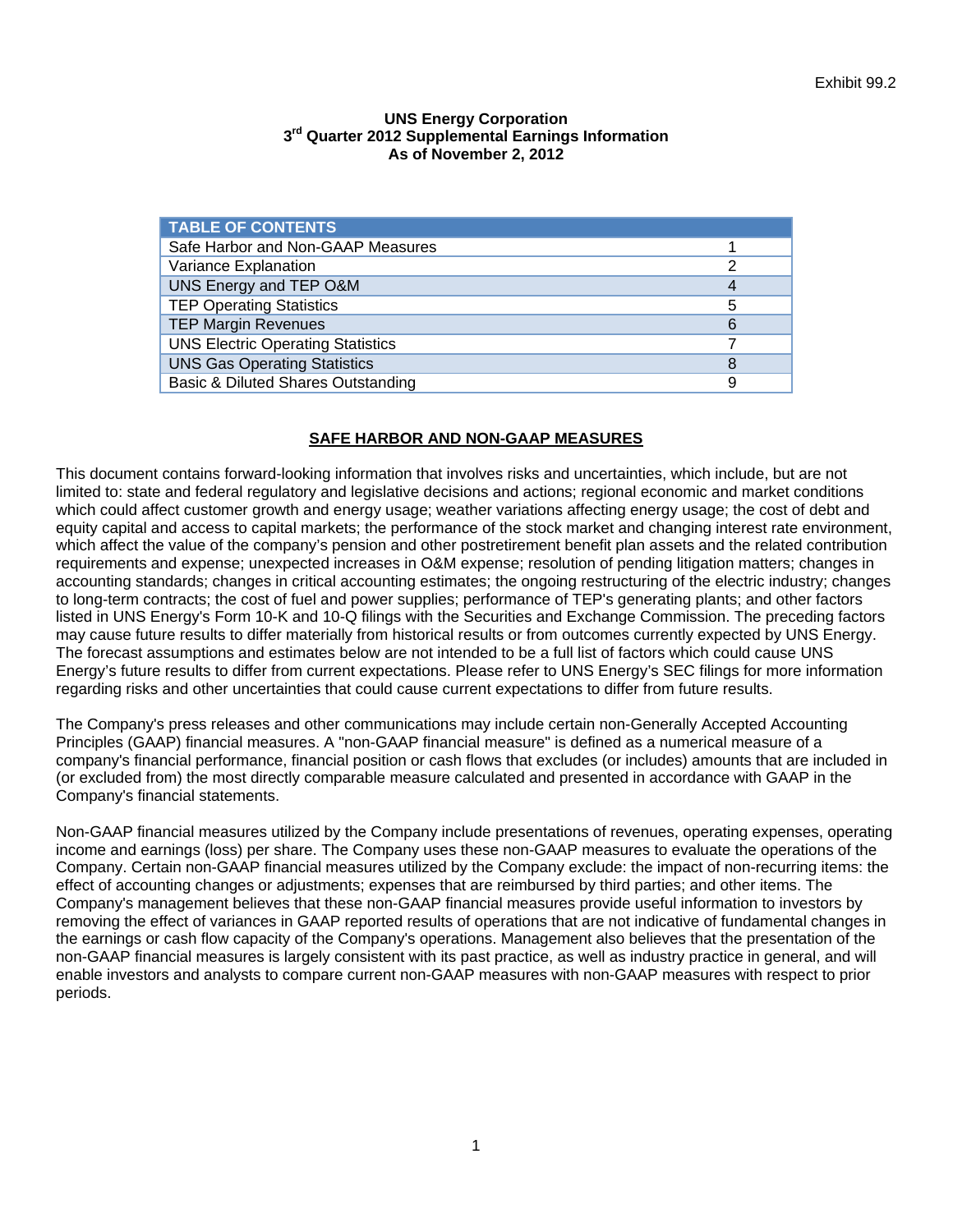# **UNS ENERGY 3rd QUARTER EARNINGS VARIANCE EXPLANATION**

| 3rd Quarter 2011 UNS Energy Net Income                                            |             |                                        |                                 |                  |        |  |
|-----------------------------------------------------------------------------------|-------------|----------------------------------------|---------------------------------|------------------|--------|--|
|                                                                                   | 3rd Quarter |                                        | Change                          |                  |        |  |
| <b>TEP</b>                                                                        | 2012        | 2011                                   | Pre-Tax                         | <b>After Tax</b> |        |  |
| <b>Utility Gross Margin Components:</b>                                           |             | -millions of dollars-                  |                                 |                  |        |  |
| Retail Margin Revenues*                                                           | \$177.4     | \$184.7                                | (57.3)                          | (54.4)           |        |  |
| L-T Wholesale Margin Revenues*                                                    | 1.1         | 0.6                                    | 0.5                             | 0.3              |        |  |
| <b>Transmission Revenues</b>                                                      | 3.9         | 4.0                                    | (0.1)                           | (0.1)            |        |  |
| <b>Total</b>                                                                      | 182.4       | 189.3                                  | (6.9)                           | (4.2)            |        |  |
| Other Income Sources:                                                             |             |                                        |                                 |                  |        |  |
| Operating synergies - Springerville Units 3&4                                     | 3.8         | 6.0                                    | (2.2)                           | (1.3)            |        |  |
| El Paso Settlement                                                                | 0.0         | 7.4                                    | (7.4)                           | (4.5)            |        |  |
| Expenses:                                                                         |             |                                        |                                 |                  |        |  |
| Base O&M*                                                                         | 53.5        | 54.7                                   | (1.2)                           | (0.7)            |        |  |
| Depreciation                                                                      | 27.6        | 26.5                                   | 1.1                             | 0.7              |        |  |
| Amortization                                                                      | 10.0        | 8.8                                    | 1.2                             | 0.7              |        |  |
| <b>Total Other Deductions</b>                                                     | 0.4         | 0.9                                    | (0.5)                           | (0.3)            |        |  |
| <b>Total Interest Expense</b>                                                     | 22.0        | 22.3                                   | (0.3)                           | (0.2)            |        |  |
| Other Line Item Changes                                                           | 0.9         | 1.2                                    | (0.3)                           | (0.2)            |        |  |
| Income Tax Expense                                                                | 27.2        | 34.4                                   | <b>NM</b>                       | (7.2)            |        |  |
| <b>TEP Net Income (GAAP)</b>                                                      | \$44.6      | \$53.9                                 | <b>NM</b>                       | (59.3)           |        |  |
|                                                                                   |             |                                        | <b>Change in TEP Net Income</b> |                  | (9.3)  |  |
|                                                                                   |             |                                        |                                 |                  |        |  |
| <b>Other Business Segments - After Tax Amounts</b>                                |             |                                        |                                 |                  |        |  |
| UNS Electric Net Income                                                           | \$6.4       | \$7.0                                  | <b>NM</b>                       | (50.6)           |        |  |
| <b>UNS Gas Net Loss</b>                                                           | (0.4)       | (0.7)                                  | <b>NM</b>                       | 0.3              |        |  |
| Millennium Energy Holdings Net Income                                             | 0.4         | 1.0                                    | <b>NM</b>                       | (0.6)            |        |  |
| <b>Other and Consolidating Adjustments</b>                                        | (0.3)       | (1.5)                                  | <b>NM</b>                       | 1.2 <sub>2</sub> |        |  |
| Total Net Income from Other Business Segments                                     |             |                                        |                                 |                  |        |  |
| and Consolidating Adjustments                                                     | \$6.1       | \$5.8                                  | <b>NM</b>                       | \$0.3\$          |        |  |
| Change in UNS Electric, UNS Gas, Millennium Energy Holdings, and Other Net Income |             |                                        |                                 |                  |        |  |
|                                                                                   |             |                                        |                                 |                  |        |  |
|                                                                                   |             | 3rd Quarter 2012 UNS Energy Net Income |                                 |                  | \$50.7 |  |

\* Retail Margin Revenues, Long‐Term Wholesale Margin and Base O&M are all non‐GAAP measures. See pages 4 and 6 for a reconciliation of these non‐GAAP measures.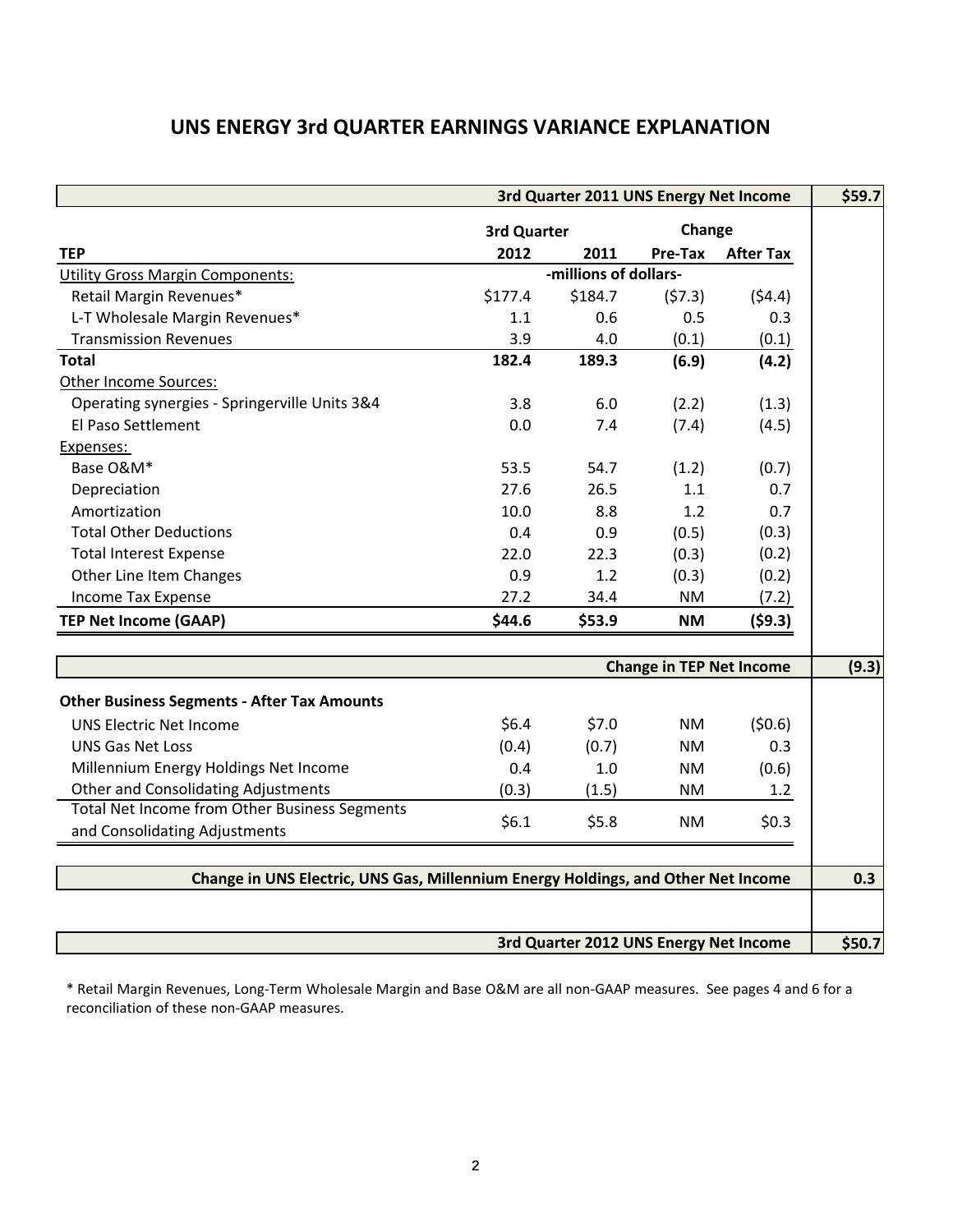# **UNS ENERGY YEAR‐TO‐DATE EARNINGS VARIANCE EXPLANATION**

| YTD September 30, 2011 UNS Energy Net Income                                      |                                              |                       |                                 |                  |        |  |
|-----------------------------------------------------------------------------------|----------------------------------------------|-----------------------|---------------------------------|------------------|--------|--|
|                                                                                   | <b>YTD September 30</b>                      |                       | Change                          |                  |        |  |
| <b>TEP</b>                                                                        | 2012                                         | 2011                  | Pre-Tax                         | <b>After Tax</b> |        |  |
| <b>Utility Gross Margin Components:</b>                                           |                                              | -millions of dollars- |                                 |                  |        |  |
| Retail Margin Revenues*                                                           | \$428.9                                      | \$432.5               | (53.6)                          | (52.2)           |        |  |
| L-T Wholesale Margin Revenues*                                                    | 3.0                                          | 11.7                  | (8.7)                           | (5.4)            |        |  |
| <b>Transmission Revenues</b>                                                      | 11.6                                         | 12.3                  | (0.7)                           | (0.4)            |        |  |
| <b>Total</b>                                                                      | 443.5                                        | 456.5                 | (13.0)                          | (8.0)            |        |  |
| Other Income Sources:                                                             |                                              |                       |                                 |                  |        |  |
| Operating synergies - Springerville Units 3&4                                     | 15.2                                         | 18.2                  | (3.0)                           | (1.9)            |        |  |
| El Paso Settlement                                                                | 0.0                                          | 7.4                   | (7.4)                           | (4.6)            |        |  |
| Expenses:                                                                         |                                              |                       |                                 |                  |        |  |
| Base O&M*                                                                         | 173.5                                        | 173.6                 | (0.1)                           | (0.1)            |        |  |
| Depreciation                                                                      | 82.7                                         | 78.1                  | 4.6                             | 2.8              |        |  |
| Amortization                                                                      | 29.6                                         | 25.3                  | 4.3                             | 2.7              |        |  |
| <b>Total Other Deductions</b>                                                     | 0.1                                          | 0.2                   | (0.1)                           | (0.1)            |        |  |
| <b>Total Interest Expense</b>                                                     | 65.6                                         | 65.7                  | (0.1)                           | (0.1)            |        |  |
| Other Line Item Changes                                                           | 2.8                                          | 3.3                   | (0.5)                           | (0.3)            |        |  |
| Income Tax Expense                                                                | 39.4                                         | 52.1                  | <b>NM</b>                       | (12.7)           |        |  |
| <b>TEP Net Income (GAAP)</b>                                                      | \$65.0                                       | \$83.8                | <b>NM</b>                       | (518.8)          |        |  |
|                                                                                   |                                              |                       | <b>Change in TEP Net Income</b> | (18.8)           |        |  |
|                                                                                   |                                              |                       |                                 |                  |        |  |
| <b>Other Business Segments - After Tax Amounts</b>                                |                                              |                       |                                 |                  |        |  |
| <b>UNS Electric Net Income</b>                                                    | \$13.7                                       | \$14.4                | <b>NM</b>                       | (50.7)           |        |  |
| <b>UNS Gas Net Income</b>                                                         | 5.1                                          | 5.8                   | <b>NM</b>                       | (0.7)            |        |  |
| Millennium Energy Holdings Net Income                                             | 1.7                                          | 2.1                   | <b>NM</b>                       | (0.4)            |        |  |
| <b>Other and Consolidating Adjustments</b>                                        | (2.1)                                        | (4.3)                 | <b>NM</b>                       | 2.2              |        |  |
| <b>Total Net Income from Other Business Segments</b>                              |                                              |                       |                                 |                  |        |  |
| and Consolidating Adjustments                                                     | \$18.4                                       | \$18.0                | <b>NM</b>                       | \$0.4\$          |        |  |
| Change in UNS Electric, UNS Gas, Millennium Energy Holdings, and Other Net Income |                                              |                       |                                 |                  |        |  |
|                                                                                   |                                              |                       |                                 |                  |        |  |
|                                                                                   | YTD September 30, 2012 UNS Energy Net Income |                       |                                 |                  | \$83.4 |  |

\* Retail Margin Revenues, Long‐Term Wholesale Margin and Base O&M are all non‐GAAP measures. See pages 4 and 6 for a reconciliation of these non‐GAAP measures.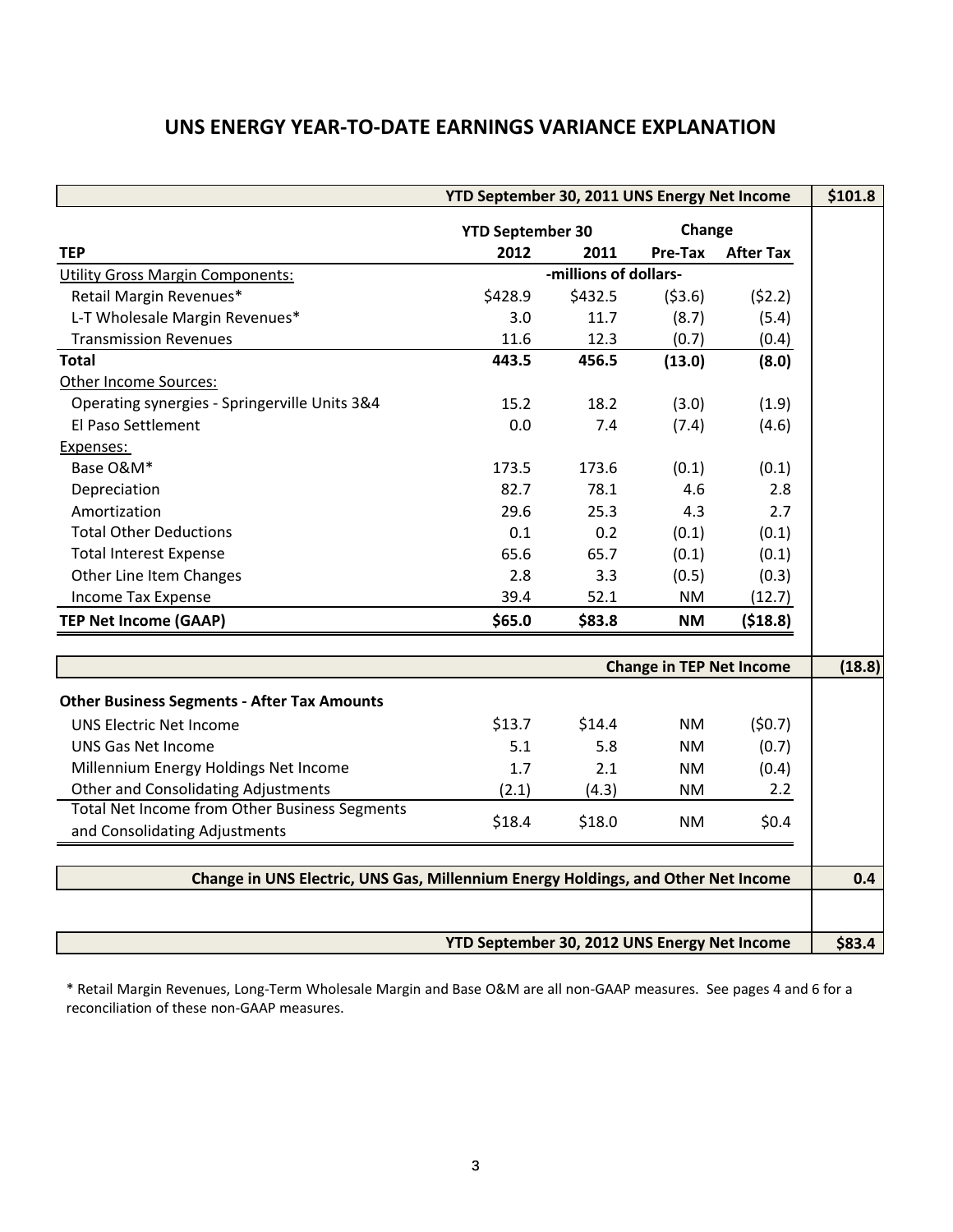# **UNS ENERGY AND TEP O&M**

| <b>UNS Energy</b>                                                                                         | 3rd Quarter           |        | YTD September 30,     |         |  |
|-----------------------------------------------------------------------------------------------------------|-----------------------|--------|-----------------------|---------|--|
| <b>O&amp;M Components</b>                                                                                 | 2012                  | 2011   | 2012                  | 2011    |  |
|                                                                                                           | -Millions of Dollars- |        | -Millions of Dollars- |         |  |
| UNS Energy Base O&M (Non-GAAP)                                                                            | \$61.0                | \$62.6 | \$198.2               | \$199.0 |  |
| Reimbursed O&M Related to Springerville Units 3 and 4                                                     | 26.0                  | 16.2   | 52.6                  | 48.5    |  |
| O&M Related to Customer-funded Renewable Energy and DSM Programs                                          | 11.3                  | 12.0   | 32.8                  | 34.4    |  |
| UNS Energy O&M (GAAP)                                                                                     | \$98.3                | \$90.8 | \$283.6               | \$281.9 |  |
| <b>TEP</b>                                                                                                | 3rd Quarter           |        | YTD September 30,     |         |  |
| <b>O&amp;M Components</b>                                                                                 | 2012                  | 2011   | 2012                  | 2011    |  |
|                                                                                                           | -Millions of Dollars- |        | -Millions of Dollars- |         |  |
| TEP Base O&M (Non-GAAP)                                                                                   | \$53.5                | \$54.7 | \$173.5               | \$173.6 |  |
| O&M Included in Other Expense                                                                             | (1.3)                 | (1.4)  | (3.4)                 | (5.2)   |  |
| Reimbursed O&M Related to Springerville Units 3 and 4                                                     | 26.0                  | 16.2   | 52.6                  | 48.5    |  |
| O&M Related to Customer-funded Renewable Energy and DSM Programs                                          | 8.7                   | 10.3   | 25.4                  | 29.5    |  |
| TEP O&M (GAAP)                                                                                            | \$86.9                | \$79.8 | \$248.1               | \$246.4 |  |
| Base O&M, a non-GAAP financial measure, should not be considered as an alternative to Other O&M, which is |                       |        |                       |         |  |

determined in accordance with GAAP. We believe Base O&M provides useful information to investors because it represents the fundamental level of operating and maintenance expense related to our core utility business. Base O&M excludes expenses that are directly offset by revenues collected from customers and other third parties.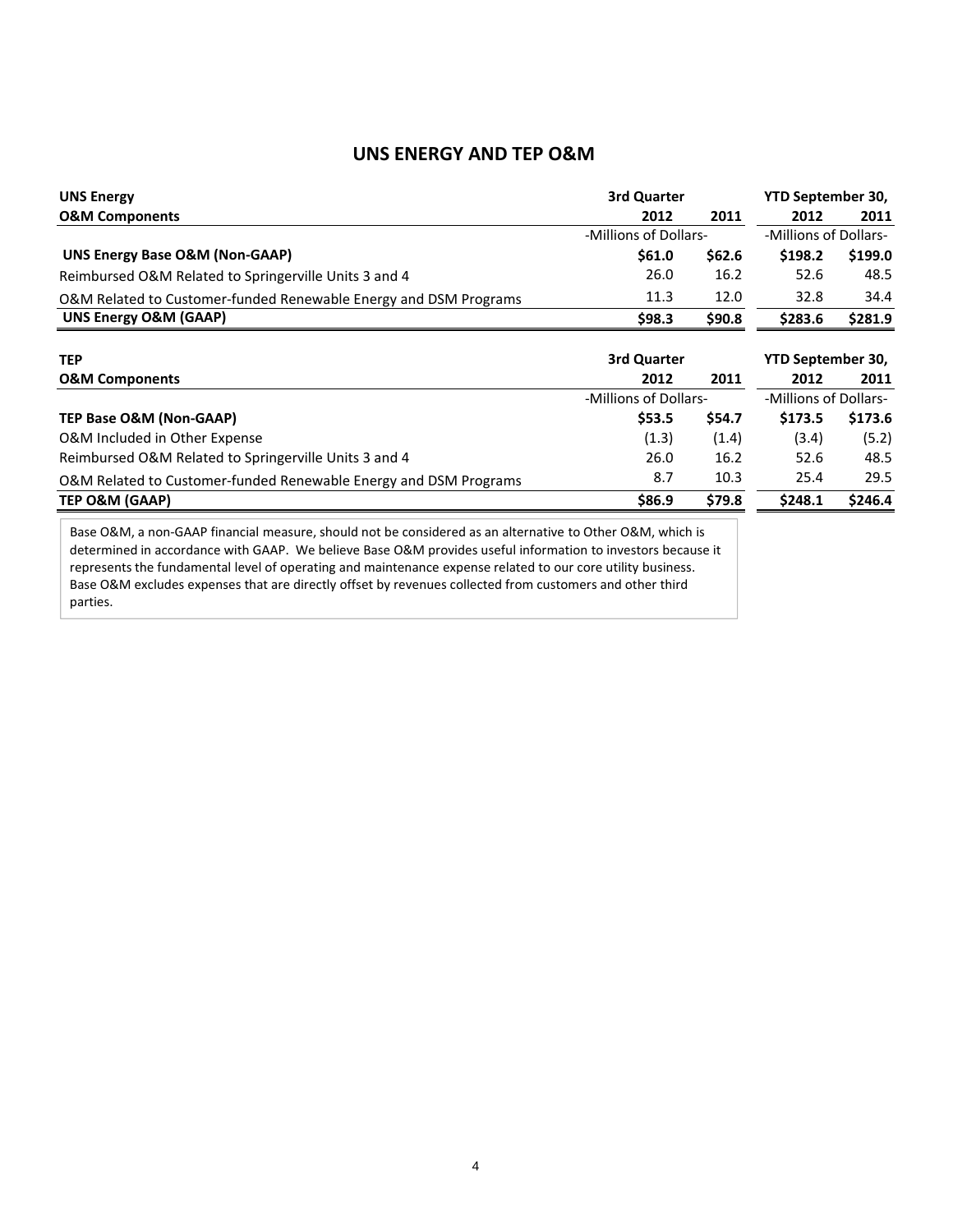# **TEP ‐ OPERATING STATISTICS**

|                                      |                | Three Months Ended September 30, |             |          | Nine Months Ended September 30, |                |             |          |
|--------------------------------------|----------------|----------------------------------|-------------|----------|---------------------------------|----------------|-------------|----------|
|                                      | 2012           | 2011                             | Incr (Decr) | % Change | 2012                            | 2011           | Incr (Decr) | % Change |
| <b>AVG. ELECTRIC CUSTOMERS</b>       |                |                                  |             |          |                                 |                |             |          |
| Residential                          | 368,460        | 366,640                          | 1,820       | 0.5%     | 367,896                         | 366,415        | 1,481       | 0.4%     |
| Commercial                           | 36,209         | 36,121                           | 88          | 0.2%     | 36,211                          | 36,020         | 191         | 0.5%     |
| Industrial                           | 633            | 637                              | (4)         | $-0.6%$  | 633                             | 635            | (2)         | $-0.3%$  |
| Mining                               | $\overline{2}$ | $\overline{2}$                   |             | 0.0%     | $\overline{2}$                  | $\overline{2}$ |             | 0.0%     |
| Other                                | 62             | 62                               |             | 0.0%     | 62                              | 62             |             | 0.0%     |
| Total                                | 405,366        | 403,462                          | 1,904       | 0.5%     | 404,804                         | 403,134        | 1,670       | 0.4%     |
| <b>RETAIL SALES - MWH</b>            |                |                                  |             |          |                                 |                |             |          |
| Residential                          | 1,332,086      | 1,416,344                        | (84, 258)   | $-5.9%$  | 3,084,784                       | 3,108,461      | (23, 677)   | $-0.8%$  |
| Commercial                           | 588,781        | 597,992                          | (9,211)     | $-1.5%$  | 1,522,960                       | 1,516,838      | 6,122       | 0.4%     |
| Industrial                           | 615,829        | 632,092                          | (16, 263)   | $-2.6%$  | 1,628,532                       | 1,653,608      | (25,076)    | $-1.5%$  |
| Mining                               | 274,818        | 274,029                          | 789         | 0.3%     | 817,611                         | 810,934        | 6,677       | 0.8%     |
| Other                                | 65,990         | 65,335                           | 655         | 1.0%     | 181,639                         | 182,251        | (612)       | $-0.3%$  |
| Total                                | 2,877,504      | 2,985,792                        | (108, 288)  | $-3.6%$  | 7,235,526                       | 7,272,092      | (36, 566)   | $-0.5%$  |
| <b>RETAIL USAGE - KWH/CUSTOMER</b>   |                |                                  |             |          |                                 |                |             |          |
| Residential                          | 3,615          | 3,863                            | (248)       | $-6.4%$  | 8,385                           | 8,483          | (98)        | $-1.2%$  |
| Commercial                           | 16,261         | 16,555                           | (294)       | $-1.8%$  | 42,058                          | 42,111         | (53)        | $-0.1%$  |
| Industrial                           | 972,874        | 992,295                          | (19, 421)   | $-2.0%$  | 2,572,720                       | 2,604,107      | (31, 387)   | $-1.2%$  |
| Mining                               | 137,409,000    | 137,014,500                      | 394,500     | 0.3%     | 408,805,500                     | 405,467,000    | 3,338,500   | 0.8%     |
| Other                                | 1,064,355      | 1,053,790                        | 10,565      | 1.0%     | 2,929,661                       | 2,939,532      | (9, 871)    | $-0.3%$  |
| Total                                | 7,099          | 7,400                            | (301)       | $-4.1%$  | 17,874                          | 18,039         | (165)       | $-0.9%$  |
| <b>WEATHER - COOLING DEGREE DAYS</b> |                |                                  |             |          |                                 |                |             |          |
| Actual                               | 957            | 1,090                            | (133)       | $-12.2%$ | 1,523                           | 1,480          | 43          | 2.9%     |
| 10-Year Average                      | 990            | 990                              |             |          | 1,443                           | 1,434          |             |          |
| % Change Actual vs. 10-Year Avg.     | $-3.3%$        | 10.1%                            |             |          | 5.5%                            | 3.2%           |             |          |
| <b>ENERGY MARKET INDICATORS</b>      |                |                                  |             |          |                                 |                |             |          |
| Avg. Wholesale Power Prices          |                |                                  |             |          |                                 |                |             |          |
| Palo Verde Index - \$/MWh            |                |                                  |             |          |                                 |                |             |          |
| On Peak                              | \$34.84        | \$42.38                          | (57.54)     | $-17.8%$ | \$28.48                         | \$36.70        | (58.22)     | $-22.4%$ |
| Off Peak                             | \$21.07        | \$24.29                          | (53.22)     | $-13.3%$ | \$18.88                         | \$19.92        | (51.04)     | $-5.2%$  |
| Avg. Natural Gas Prices              |                |                                  |             |          |                                 |                |             |          |
| Permian Index - \$/MMBtu             | \$2.78         | \$4.09                           | (51.31)     | $-32.0%$ | \$2.46                          | \$4.04         | (51.58)     | $-39.1%$ |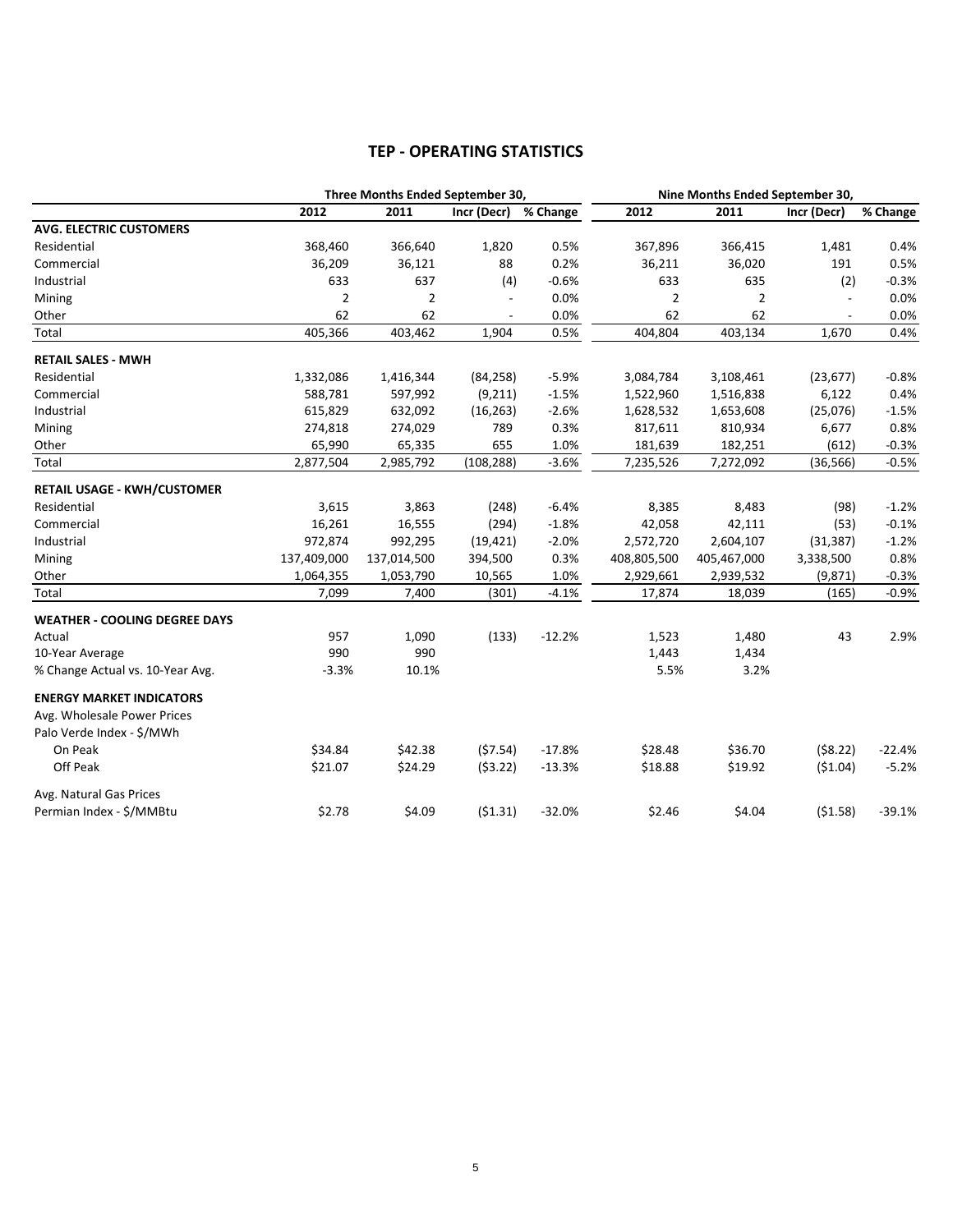#### **TEP ‐ RETAIL AND WHOLESALE MARGIN REVENUES**

|                                                     |         |         | Three Months Ended September 30, |          |         | Nine Months Ended September 30, |             |          |
|-----------------------------------------------------|---------|---------|----------------------------------|----------|---------|---------------------------------|-------------|----------|
|                                                     | 2012    | 2011    | Incr (Decr)                      | % Change | 2012    | 2011                            | Incr (Decr) | % Change |
| <b>RETAIL REVENUES - \$ MILLIONS</b>                |         |         |                                  |          |         |                                 |             |          |
| <b>Margin Revenues:</b>                             |         |         |                                  |          |         |                                 |             |          |
| Residential                                         | \$88.8  | \$94.3  | (55.5)                           | $-5.8%$  | \$201.5 | \$202.6                         | (51.1)      | $-0.5%$  |
| Commercial                                          | 49.3    | 50.0    | (0.7)                            | $-1.4%$  | 124.2   | 123.5                           | 0.7         | 0.6%     |
| Industrial                                          | 27.3    | 28.7    | (1.4)                            | $-4.9%$  | 70.8    | 73.2                            | (2.4)       | $-3.3%$  |
| Mining                                              | 8.6     | 8.3     | 0.3                              | 3.6%     | 23.1    | 23.9                            | (0.8)       | $-3.3%$  |
| Other                                               | 3.4     | 3.4     |                                  | 0.0%     | 9.3     | 9.3                             |             | 0.0%     |
| Total                                               | \$177.4 | \$184.7 | (57.3)                           | $-4.0%$  | \$428.9 | \$432.5                         | ( \$3.6)    | $-0.8%$  |
| DSM / REST                                          | 10.5    | 12.0    | (1.5)                            | $-12.5%$ | 31.9    | 36.1                            | (4.2)       | $-11.6%$ |
| <b>Fuel and Purchased Power Revenues:</b>           |         |         |                                  |          |         |                                 |             |          |
| <b>Recovered from Customers</b>                     | 115.1   | 112.2   | 2.9                              | 2.6%     | 256.2   | 245.7                           | 10.5        | 4.3%     |
| <b>Total Retail Revenues</b>                        | \$303.0 | \$308.9 | (55.9)                           | $-1.9%$  | \$717.0 | \$714.3                         | \$2.7       | 0.4%     |
| <b>RETAIL REVENUES - CENTS / KWH</b>                |         |         |                                  |          |         |                                 |             |          |
| <b>Margin Revenues:</b>                             |         |         |                                  |          |         |                                 |             |          |
| Residential                                         | 6.67    | 6.66    | 0.01                             | 0.2%     | 6.53    | 6.52                            | 0.01        | 0.2%     |
| Commercial                                          | 8.37    | 8.36    | 0.01                             | 0.1%     | 8.16    | 8.14                            | 0.02        | 0.2%     |
| Industrial                                          | 4.43    | 4.54    | (0.11)                           | $-2.4%$  | 4.35    | 4.43                            | (0.08)      | $-1.8%$  |
| Mining                                              | 3.13    | 3.03    | 0.10                             | 3.3%     | 2.83    | 2.95                            | (0.12)      | $-4.1%$  |
| Other                                               | 5.15    | 5.20    | (0.05)                           | $-1.0%$  | 5.12    | 5.10                            | 0.02        | 0.4%     |
| Total                                               | 6.17    | 6.19    | (0.02)                           | $-0.3%$  | 5.93    | 5.95                            | (0.02)      | $-0.3%$  |
| <b>DSM / REST</b>                                   | 0.36    | 0.40    | (0.04)                           | $-10.0%$ | 0.44    | 0.50                            | (0.06)      | $-12.0%$ |
| <b>Fuel and Purchased Power Revenues:</b>           |         |         |                                  |          |         |                                 |             |          |
| <b>Recovered from Customers</b>                     | 4.00    | 3.76    | 0.24                             | 6.4%     | 3.54    | 3.38                            | 0.16        | 4.7%     |
| <b>Total Retail Revenues</b>                        | 10.53   | 10.35   | 0.18                             | 1.7%     | 9.91    | 9.83                            | 0.08        | 0.8%     |
| LONG-TERM WHOLESALE MARGIN (Non-GAAP) - \$ MILLIONS |         |         |                                  |          |         |                                 |             |          |
| Long-Term Wholesale Margin Revenues (Non-GAAP)      | \$1.1   | \$0.6   | \$0.5                            | 83.3%    | \$3.0   | \$11.7                          | (58.7)      | $-74.4%$ |
| Fuel and Purchased Power Expense Allocated to Long- |         |         |                                  |          |         |                                 |             |          |
| Term Wholesale Revenues                             | 5.6     | 8.3     | (2.7)                            | $-32.5%$ | 15.3    | 21.1                            | (5.8)       | $-27.5%$ |
| Long-Term Wholesale Revenues                        | \$6.7   | \$8.9   | (52.2)                           | $-24.7%$ | \$18.3  | \$32.8                          | (514.5)     | $-44.2%$ |
| <b>Wholesale Transmission Revenues</b>              | 3.9     | 4.0     | (0.1)                            | $-2.5%$  | 11.6    | 12.3                            | (0.7)       | $-5.7%$  |
| Short-term Wholesale Revenues                       | 14.8    | 16.7    | (1.9)                            | $-11.4%$ | 47.6    | 51.5                            | (3.9)       | $-7.6%$  |
| <b>Electric Wholesale Sales (GAAP)</b>              | \$25.4  | \$29.6  | (54.2)                           | $-14.2%$ | \$77.5  | \$96.6                          | (519.1)     | $-19.8%$ |

Retail Margin Revenues, a non-GAAP financial measure, should not be considered as an alternative to Net Electric Retail Sales, which is determined in accordance with GAAP. Retail Margin Revenues excludes: (i) revenues collected from retail customers that are directly offset by expenses recorded in other line items; and (ii) revenues collected from third parties that are unrelated to kWh sales to retail customers. We believe the change in Retail Margin Revenues between periods provides useful information to investors because it demonstrates the underlying revenue trend and performance of our core utility business. Retail Margin Revenues represents the portion of retail operating revenues available to cover the operating expenses of our core utility business.

Long-Term Wholesale Margin Revenues, a non-GAAP financial measure, should not be considered as an alternative to Electric Wholesale Sales, which is determined in accordance with GAAP. We believe the change in Long-Term Wholesale Margin Revenues between periods provides useful information to investors because it demonstrates the underlying profitability of TEP's long‐term wholesale sales contracts. Long‐Term Wholesale Margin Revenues represents the portion of long‐term wholesale revenues available to cover the operating expenses of our core utility business.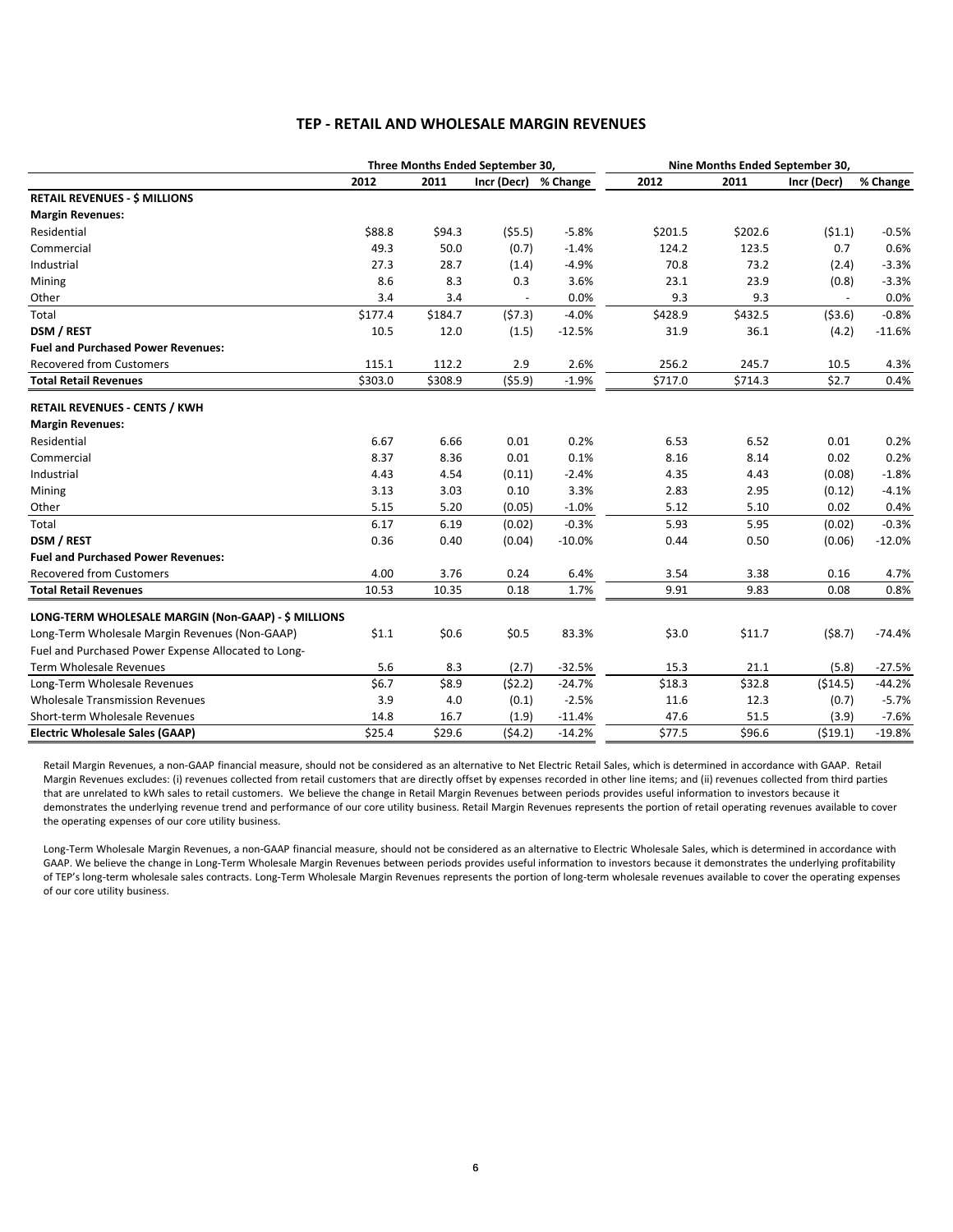# **UNS ELECTRIC ‐ OPERATING STATISTICS**

| 2012<br>2011<br>Incr (Decr)<br>2012<br>2011<br>% Change<br>Incr (Decr)<br>% Change<br>80,860<br>80,607<br>253<br>0.3%<br>80,570<br>244<br>80,814<br>0.3%<br>85<br>0.8%<br>0.6%<br>10,476<br>10,391<br>10,447<br>10,381<br>66<br>22<br>21<br>22<br>(1)<br>$-4.5%$<br>21<br>(1)<br>$-4.5%$<br>$\overline{2}$<br>$\overline{2}$<br>$\overline{2}$<br>$\overline{2}$<br>0.0%<br>0.0%<br>$\Box$<br>473<br>249<br>90.0%<br>249<br>85.1%<br>224<br>461<br>212<br>561<br>521<br>91,832<br>91,271<br>0.6%<br>91,745<br>91,224<br>0.6%<br>290,308<br>298,564<br>(8, 256)<br>$-2.8%$<br>665,534<br>651,995<br>13,539<br>2.1%<br>$-0.6%$<br>171,800<br>172,891<br>(1,091)<br>470,326<br>462,745<br>1.6%<br>7,581<br>$-5.4%$<br>$-0.5%$<br>58,228<br>61,541<br>(3, 313)<br>166,673<br>167,433<br>(760)<br>19,881<br>49,801<br>(29, 920)<br>$-60.1%$<br>75,067<br>172,473<br>(97, 406)<br>$-56.5%$<br>390<br>335<br>16.4%<br>16<br>55<br>1,199<br>1,183<br>1.4%<br>540,607<br>583,132<br>(42, 525)<br>$-7.3%$<br>$-5.3%$<br>1,378,799<br>1,455,829<br>(77,030)<br>3,590<br>3,704<br>$-3.1%$<br>8,092<br>143<br>1.8%<br>(114)<br>8,235<br>16,639<br>(240)<br>$-1.4%$<br>44,576<br>444<br>1.0%<br>16,399<br>45,020<br>4.3%<br>2,772,762<br>2,797,318<br>(24, 556)<br>$-0.9%$<br>7,610,591<br>326,219<br>7,936,810<br>$-60.1%$<br>9,940,500<br>24,900,500<br>(14,960,000)<br>37,533,500<br>86,236,500<br>(48,703,000)<br>$-56.5%$<br>825<br>1,345<br>$-38.7%$<br>2,601<br>4,751<br>(520)<br>(2, 150)<br>$-45.3%$<br>5,887<br>6,389<br>$-7.9%$<br>15,959<br>$-5.8%$<br>(502)<br>15,029<br>(930)<br>(50.2)<br>\$10.9<br>\$11.1<br>$-1.8%$<br>\$25.5<br>\$24.4<br>\$1.1<br>4.5%<br>7.7<br>7.7<br>0.0%<br>21.8<br>22.0<br>(0.2)<br>$-0.9%$<br>$\blacksquare$<br>2.3<br>2.3<br>0.0%<br>6.8<br>6.9<br>0.1<br>1.5%<br>$\blacksquare$<br>1.6<br>1.7<br>(0.1)<br>$-5.9%$<br>5.0<br>4.9<br>0.1<br>2.0%<br>0.1<br>0.1<br>0.0%<br>0.1<br>0.1<br>0.0%<br>$\blacksquare$<br>\$22.6<br>\$58.2<br>\$22.9<br>$-1.3%$<br>\$59.3<br>1.9%<br>(0.3)<br>1.1<br>2.7<br>1.6<br>68.8%<br>8.3<br>4.5<br>3.8<br>84.4%<br>1.1<br>25.3<br>30.0<br>(4.7)<br>$-15.7%$<br>66.4<br>79.2<br>(12.8)<br>$-16.2%$<br>\$50.6<br>554.5<br>\$134.0<br>\$141.9<br>(3.9)<br>$-7.2%$<br>(7.9)<br>$-5.6%$<br><b>WEATHER - COOLING DEGREE DAYS</b><br>5.6%<br>5,766<br>(320)<br>$-5.5%$<br>8,992<br>8,513<br>479<br>Actual<br>5,446<br>10-Year Average<br>5,473<br>5,469<br>8,466<br>8,434 |                                    |         |      | Three Months Ended September 30, | Nine Months Ended September 30, |      |  |  |
|------------------------------------------------------------------------------------------------------------------------------------------------------------------------------------------------------------------------------------------------------------------------------------------------------------------------------------------------------------------------------------------------------------------------------------------------------------------------------------------------------------------------------------------------------------------------------------------------------------------------------------------------------------------------------------------------------------------------------------------------------------------------------------------------------------------------------------------------------------------------------------------------------------------------------------------------------------------------------------------------------------------------------------------------------------------------------------------------------------------------------------------------------------------------------------------------------------------------------------------------------------------------------------------------------------------------------------------------------------------------------------------------------------------------------------------------------------------------------------------------------------------------------------------------------------------------------------------------------------------------------------------------------------------------------------------------------------------------------------------------------------------------------------------------------------------------------------------------------------------------------------------------------------------------------------------------------------------------------------------------------------------------------------------------------------------------------------------------------------------------------------------------------------------------------------------------------------------------------------------------------------------------------------------------------------------------------------------------------------------------------------------------------------------------------|------------------------------------|---------|------|----------------------------------|---------------------------------|------|--|--|
|                                                                                                                                                                                                                                                                                                                                                                                                                                                                                                                                                                                                                                                                                                                                                                                                                                                                                                                                                                                                                                                                                                                                                                                                                                                                                                                                                                                                                                                                                                                                                                                                                                                                                                                                                                                                                                                                                                                                                                                                                                                                                                                                                                                                                                                                                                                                                                                                                              |                                    |         |      |                                  |                                 |      |  |  |
|                                                                                                                                                                                                                                                                                                                                                                                                                                                                                                                                                                                                                                                                                                                                                                                                                                                                                                                                                                                                                                                                                                                                                                                                                                                                                                                                                                                                                                                                                                                                                                                                                                                                                                                                                                                                                                                                                                                                                                                                                                                                                                                                                                                                                                                                                                                                                                                                                              | <b>AVG. ELECTRIC CUSTOMERS</b>     |         |      |                                  |                                 |      |  |  |
|                                                                                                                                                                                                                                                                                                                                                                                                                                                                                                                                                                                                                                                                                                                                                                                                                                                                                                                                                                                                                                                                                                                                                                                                                                                                                                                                                                                                                                                                                                                                                                                                                                                                                                                                                                                                                                                                                                                                                                                                                                                                                                                                                                                                                                                                                                                                                                                                                              | Residential                        |         |      |                                  |                                 |      |  |  |
|                                                                                                                                                                                                                                                                                                                                                                                                                                                                                                                                                                                                                                                                                                                                                                                                                                                                                                                                                                                                                                                                                                                                                                                                                                                                                                                                                                                                                                                                                                                                                                                                                                                                                                                                                                                                                                                                                                                                                                                                                                                                                                                                                                                                                                                                                                                                                                                                                              | Commercial                         |         |      |                                  |                                 |      |  |  |
|                                                                                                                                                                                                                                                                                                                                                                                                                                                                                                                                                                                                                                                                                                                                                                                                                                                                                                                                                                                                                                                                                                                                                                                                                                                                                                                                                                                                                                                                                                                                                                                                                                                                                                                                                                                                                                                                                                                                                                                                                                                                                                                                                                                                                                                                                                                                                                                                                              | Industrial                         |         |      |                                  |                                 |      |  |  |
|                                                                                                                                                                                                                                                                                                                                                                                                                                                                                                                                                                                                                                                                                                                                                                                                                                                                                                                                                                                                                                                                                                                                                                                                                                                                                                                                                                                                                                                                                                                                                                                                                                                                                                                                                                                                                                                                                                                                                                                                                                                                                                                                                                                                                                                                                                                                                                                                                              | Mining                             |         |      |                                  |                                 |      |  |  |
|                                                                                                                                                                                                                                                                                                                                                                                                                                                                                                                                                                                                                                                                                                                                                                                                                                                                                                                                                                                                                                                                                                                                                                                                                                                                                                                                                                                                                                                                                                                                                                                                                                                                                                                                                                                                                                                                                                                                                                                                                                                                                                                                                                                                                                                                                                                                                                                                                              | Other                              |         |      |                                  |                                 |      |  |  |
|                                                                                                                                                                                                                                                                                                                                                                                                                                                                                                                                                                                                                                                                                                                                                                                                                                                                                                                                                                                                                                                                                                                                                                                                                                                                                                                                                                                                                                                                                                                                                                                                                                                                                                                                                                                                                                                                                                                                                                                                                                                                                                                                                                                                                                                                                                                                                                                                                              | Total                              |         |      |                                  |                                 |      |  |  |
|                                                                                                                                                                                                                                                                                                                                                                                                                                                                                                                                                                                                                                                                                                                                                                                                                                                                                                                                                                                                                                                                                                                                                                                                                                                                                                                                                                                                                                                                                                                                                                                                                                                                                                                                                                                                                                                                                                                                                                                                                                                                                                                                                                                                                                                                                                                                                                                                                              | <b>RETAIL SALES - MWH</b>          |         |      |                                  |                                 |      |  |  |
|                                                                                                                                                                                                                                                                                                                                                                                                                                                                                                                                                                                                                                                                                                                                                                                                                                                                                                                                                                                                                                                                                                                                                                                                                                                                                                                                                                                                                                                                                                                                                                                                                                                                                                                                                                                                                                                                                                                                                                                                                                                                                                                                                                                                                                                                                                                                                                                                                              | Residential                        |         |      |                                  |                                 |      |  |  |
|                                                                                                                                                                                                                                                                                                                                                                                                                                                                                                                                                                                                                                                                                                                                                                                                                                                                                                                                                                                                                                                                                                                                                                                                                                                                                                                                                                                                                                                                                                                                                                                                                                                                                                                                                                                                                                                                                                                                                                                                                                                                                                                                                                                                                                                                                                                                                                                                                              | Commercial                         |         |      |                                  |                                 |      |  |  |
|                                                                                                                                                                                                                                                                                                                                                                                                                                                                                                                                                                                                                                                                                                                                                                                                                                                                                                                                                                                                                                                                                                                                                                                                                                                                                                                                                                                                                                                                                                                                                                                                                                                                                                                                                                                                                                                                                                                                                                                                                                                                                                                                                                                                                                                                                                                                                                                                                              | Industrial                         |         |      |                                  |                                 |      |  |  |
|                                                                                                                                                                                                                                                                                                                                                                                                                                                                                                                                                                                                                                                                                                                                                                                                                                                                                                                                                                                                                                                                                                                                                                                                                                                                                                                                                                                                                                                                                                                                                                                                                                                                                                                                                                                                                                                                                                                                                                                                                                                                                                                                                                                                                                                                                                                                                                                                                              | Mining                             |         |      |                                  |                                 |      |  |  |
|                                                                                                                                                                                                                                                                                                                                                                                                                                                                                                                                                                                                                                                                                                                                                                                                                                                                                                                                                                                                                                                                                                                                                                                                                                                                                                                                                                                                                                                                                                                                                                                                                                                                                                                                                                                                                                                                                                                                                                                                                                                                                                                                                                                                                                                                                                                                                                                                                              | Other                              |         |      |                                  |                                 |      |  |  |
|                                                                                                                                                                                                                                                                                                                                                                                                                                                                                                                                                                                                                                                                                                                                                                                                                                                                                                                                                                                                                                                                                                                                                                                                                                                                                                                                                                                                                                                                                                                                                                                                                                                                                                                                                                                                                                                                                                                                                                                                                                                                                                                                                                                                                                                                                                                                                                                                                              | Total                              |         |      |                                  |                                 |      |  |  |
|                                                                                                                                                                                                                                                                                                                                                                                                                                                                                                                                                                                                                                                                                                                                                                                                                                                                                                                                                                                                                                                                                                                                                                                                                                                                                                                                                                                                                                                                                                                                                                                                                                                                                                                                                                                                                                                                                                                                                                                                                                                                                                                                                                                                                                                                                                                                                                                                                              | <b>RETAIL USAGE - KWH/CUSTOMER</b> |         |      |                                  |                                 |      |  |  |
|                                                                                                                                                                                                                                                                                                                                                                                                                                                                                                                                                                                                                                                                                                                                                                                                                                                                                                                                                                                                                                                                                                                                                                                                                                                                                                                                                                                                                                                                                                                                                                                                                                                                                                                                                                                                                                                                                                                                                                                                                                                                                                                                                                                                                                                                                                                                                                                                                              | Residential                        |         |      |                                  |                                 |      |  |  |
|                                                                                                                                                                                                                                                                                                                                                                                                                                                                                                                                                                                                                                                                                                                                                                                                                                                                                                                                                                                                                                                                                                                                                                                                                                                                                                                                                                                                                                                                                                                                                                                                                                                                                                                                                                                                                                                                                                                                                                                                                                                                                                                                                                                                                                                                                                                                                                                                                              | Commercial                         |         |      |                                  |                                 |      |  |  |
|                                                                                                                                                                                                                                                                                                                                                                                                                                                                                                                                                                                                                                                                                                                                                                                                                                                                                                                                                                                                                                                                                                                                                                                                                                                                                                                                                                                                                                                                                                                                                                                                                                                                                                                                                                                                                                                                                                                                                                                                                                                                                                                                                                                                                                                                                                                                                                                                                              | Industrial                         |         |      |                                  |                                 |      |  |  |
|                                                                                                                                                                                                                                                                                                                                                                                                                                                                                                                                                                                                                                                                                                                                                                                                                                                                                                                                                                                                                                                                                                                                                                                                                                                                                                                                                                                                                                                                                                                                                                                                                                                                                                                                                                                                                                                                                                                                                                                                                                                                                                                                                                                                                                                                                                                                                                                                                              | Mining                             |         |      |                                  |                                 |      |  |  |
|                                                                                                                                                                                                                                                                                                                                                                                                                                                                                                                                                                                                                                                                                                                                                                                                                                                                                                                                                                                                                                                                                                                                                                                                                                                                                                                                                                                                                                                                                                                                                                                                                                                                                                                                                                                                                                                                                                                                                                                                                                                                                                                                                                                                                                                                                                                                                                                                                              | Other                              |         |      |                                  |                                 |      |  |  |
|                                                                                                                                                                                                                                                                                                                                                                                                                                                                                                                                                                                                                                                                                                                                                                                                                                                                                                                                                                                                                                                                                                                                                                                                                                                                                                                                                                                                                                                                                                                                                                                                                                                                                                                                                                                                                                                                                                                                                                                                                                                                                                                                                                                                                                                                                                                                                                                                                              | Total                              |         |      |                                  |                                 |      |  |  |
|                                                                                                                                                                                                                                                                                                                                                                                                                                                                                                                                                                                                                                                                                                                                                                                                                                                                                                                                                                                                                                                                                                                                                                                                                                                                                                                                                                                                                                                                                                                                                                                                                                                                                                                                                                                                                                                                                                                                                                                                                                                                                                                                                                                                                                                                                                                                                                                                                              | <b>RETAIL REVENUES - MILLIONS</b>  |         |      |                                  |                                 |      |  |  |
|                                                                                                                                                                                                                                                                                                                                                                                                                                                                                                                                                                                                                                                                                                                                                                                                                                                                                                                                                                                                                                                                                                                                                                                                                                                                                                                                                                                                                                                                                                                                                                                                                                                                                                                                                                                                                                                                                                                                                                                                                                                                                                                                                                                                                                                                                                                                                                                                                              | <b>Margin Revenues:</b>            |         |      |                                  |                                 |      |  |  |
|                                                                                                                                                                                                                                                                                                                                                                                                                                                                                                                                                                                                                                                                                                                                                                                                                                                                                                                                                                                                                                                                                                                                                                                                                                                                                                                                                                                                                                                                                                                                                                                                                                                                                                                                                                                                                                                                                                                                                                                                                                                                                                                                                                                                                                                                                                                                                                                                                              | Residential                        |         |      |                                  |                                 |      |  |  |
|                                                                                                                                                                                                                                                                                                                                                                                                                                                                                                                                                                                                                                                                                                                                                                                                                                                                                                                                                                                                                                                                                                                                                                                                                                                                                                                                                                                                                                                                                                                                                                                                                                                                                                                                                                                                                                                                                                                                                                                                                                                                                                                                                                                                                                                                                                                                                                                                                              | Commercial                         |         |      |                                  |                                 |      |  |  |
|                                                                                                                                                                                                                                                                                                                                                                                                                                                                                                                                                                                                                                                                                                                                                                                                                                                                                                                                                                                                                                                                                                                                                                                                                                                                                                                                                                                                                                                                                                                                                                                                                                                                                                                                                                                                                                                                                                                                                                                                                                                                                                                                                                                                                                                                                                                                                                                                                              | Industrial                         |         |      |                                  |                                 |      |  |  |
|                                                                                                                                                                                                                                                                                                                                                                                                                                                                                                                                                                                                                                                                                                                                                                                                                                                                                                                                                                                                                                                                                                                                                                                                                                                                                                                                                                                                                                                                                                                                                                                                                                                                                                                                                                                                                                                                                                                                                                                                                                                                                                                                                                                                                                                                                                                                                                                                                              | Mining                             |         |      |                                  |                                 |      |  |  |
|                                                                                                                                                                                                                                                                                                                                                                                                                                                                                                                                                                                                                                                                                                                                                                                                                                                                                                                                                                                                                                                                                                                                                                                                                                                                                                                                                                                                                                                                                                                                                                                                                                                                                                                                                                                                                                                                                                                                                                                                                                                                                                                                                                                                                                                                                                                                                                                                                              | Other                              |         |      |                                  |                                 |      |  |  |
|                                                                                                                                                                                                                                                                                                                                                                                                                                                                                                                                                                                                                                                                                                                                                                                                                                                                                                                                                                                                                                                                                                                                                                                                                                                                                                                                                                                                                                                                                                                                                                                                                                                                                                                                                                                                                                                                                                                                                                                                                                                                                                                                                                                                                                                                                                                                                                                                                              | <b>Total Margin Revenues</b>       |         |      |                                  |                                 |      |  |  |
|                                                                                                                                                                                                                                                                                                                                                                                                                                                                                                                                                                                                                                                                                                                                                                                                                                                                                                                                                                                                                                                                                                                                                                                                                                                                                                                                                                                                                                                                                                                                                                                                                                                                                                                                                                                                                                                                                                                                                                                                                                                                                                                                                                                                                                                                                                                                                                                                                              | DSM / REST                         |         |      |                                  |                                 |      |  |  |
|                                                                                                                                                                                                                                                                                                                                                                                                                                                                                                                                                                                                                                                                                                                                                                                                                                                                                                                                                                                                                                                                                                                                                                                                                                                                                                                                                                                                                                                                                                                                                                                                                                                                                                                                                                                                                                                                                                                                                                                                                                                                                                                                                                                                                                                                                                                                                                                                                              | <b>Fuel Revenues:</b>              |         |      |                                  |                                 |      |  |  |
|                                                                                                                                                                                                                                                                                                                                                                                                                                                                                                                                                                                                                                                                                                                                                                                                                                                                                                                                                                                                                                                                                                                                                                                                                                                                                                                                                                                                                                                                                                                                                                                                                                                                                                                                                                                                                                                                                                                                                                                                                                                                                                                                                                                                                                                                                                                                                                                                                              | <b>Recovered from Customers</b>    |         |      |                                  |                                 |      |  |  |
|                                                                                                                                                                                                                                                                                                                                                                                                                                                                                                                                                                                                                                                                                                                                                                                                                                                                                                                                                                                                                                                                                                                                                                                                                                                                                                                                                                                                                                                                                                                                                                                                                                                                                                                                                                                                                                                                                                                                                                                                                                                                                                                                                                                                                                                                                                                                                                                                                              | <b>Total Retail Revenues</b>       |         |      |                                  |                                 |      |  |  |
|                                                                                                                                                                                                                                                                                                                                                                                                                                                                                                                                                                                                                                                                                                                                                                                                                                                                                                                                                                                                                                                                                                                                                                                                                                                                                                                                                                                                                                                                                                                                                                                                                                                                                                                                                                                                                                                                                                                                                                                                                                                                                                                                                                                                                                                                                                                                                                                                                              |                                    |         |      |                                  |                                 |      |  |  |
|                                                                                                                                                                                                                                                                                                                                                                                                                                                                                                                                                                                                                                                                                                                                                                                                                                                                                                                                                                                                                                                                                                                                                                                                                                                                                                                                                                                                                                                                                                                                                                                                                                                                                                                                                                                                                                                                                                                                                                                                                                                                                                                                                                                                                                                                                                                                                                                                                              |                                    |         |      |                                  |                                 |      |  |  |
|                                                                                                                                                                                                                                                                                                                                                                                                                                                                                                                                                                                                                                                                                                                                                                                                                                                                                                                                                                                                                                                                                                                                                                                                                                                                                                                                                                                                                                                                                                                                                                                                                                                                                                                                                                                                                                                                                                                                                                                                                                                                                                                                                                                                                                                                                                                                                                                                                              |                                    |         |      |                                  |                                 |      |  |  |
|                                                                                                                                                                                                                                                                                                                                                                                                                                                                                                                                                                                                                                                                                                                                                                                                                                                                                                                                                                                                                                                                                                                                                                                                                                                                                                                                                                                                                                                                                                                                                                                                                                                                                                                                                                                                                                                                                                                                                                                                                                                                                                                                                                                                                                                                                                                                                                                                                              | % Change Actual vs. 10-Year Avg.   | $-0.5%$ | 5.4% |                                  | 6.2%                            | 0.9% |  |  |

Retail Margin Revenues, a non‐GAAP financial measure, should not be considered as an alternative to Total Retail Revenues, which is determined in accordance with GAAP. Retail Margin Revenues exclude revenues collected from retail customers that are directly offset by expenses recorded in other line items. We believe the change in Retail Margin Revenues between periods provides useful information to investors because it demonstrates the underlying revenue trend and performance of our core utility business. Retail Margin Revenues represents the portion of retail operating revenues available to cover the operating expenses of our core utility business.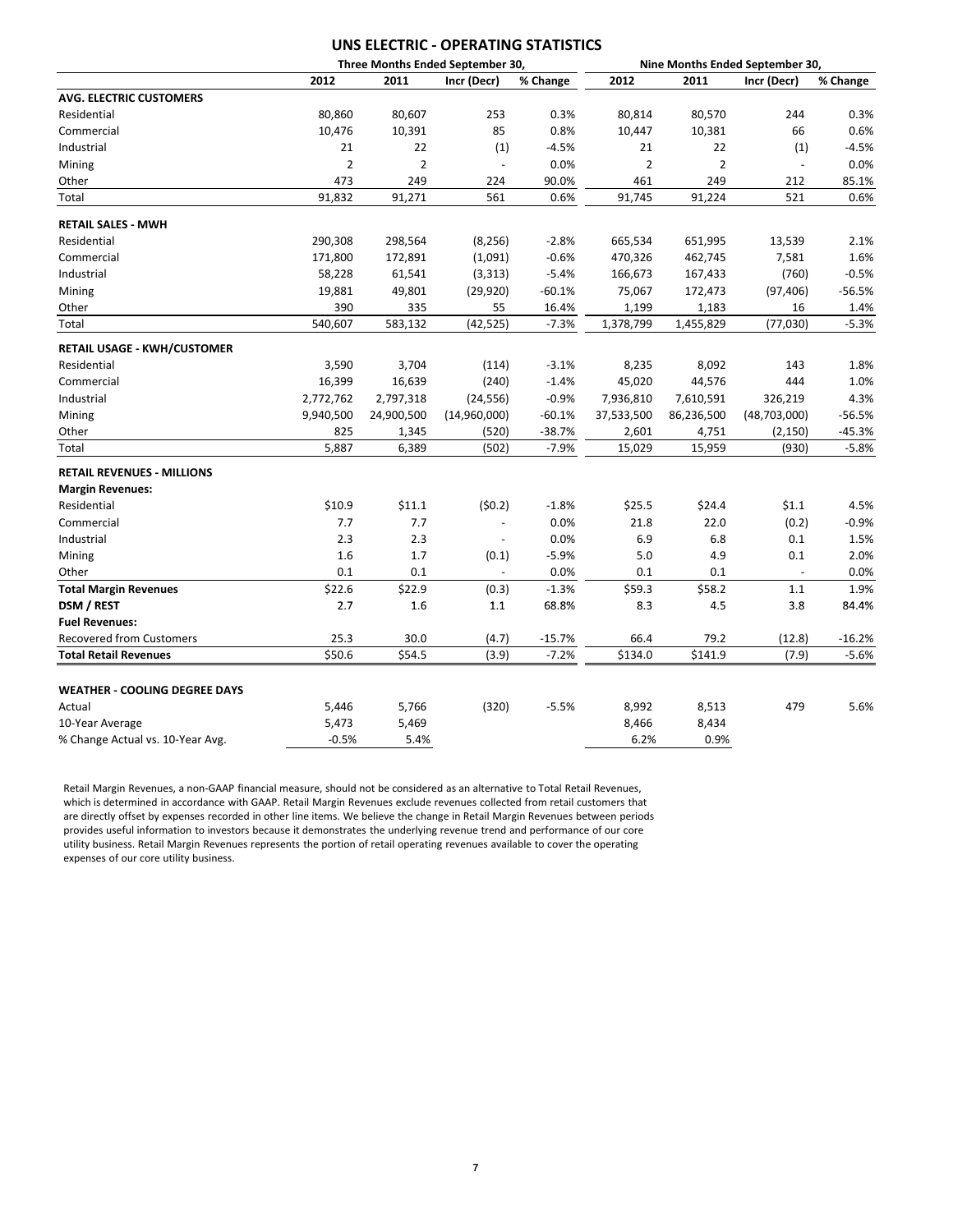# **UNS GAS ‐ OPERATING STATISTICS**

|                                       |          |          | Three Months Ended September 30, |          | Nine Months Ended September 30, |         |                |          |
|---------------------------------------|----------|----------|----------------------------------|----------|---------------------------------|---------|----------------|----------|
|                                       | 2012     | 2011     | Incr (Decr)                      | % Change | 2012                            | 2011    | Incr (Decr)    | % Change |
| <b>AVG. GAS CUSTOMERS</b>             |          |          |                                  |          |                                 |         |                |          |
| Residential                           | 134,581  | 133,799  | 782                              | 0.6%     | 134,761                         | 134,078 | 683            | 0.5%     |
| Commercial                            | 11,197   | 11,159   | 38                               | 0.3%     | 11,284                          | 11,230  | 54             | 0.5%     |
| Industrial                            | 22       | 22       | $\blacksquare$                   | 0.0%     | 22                              | 22      | $\sim$         | 0.0%     |
| Other                                 | 1,118    | 1,123    | (5)                              | $-0.4%$  | 1,120                           | 1,116   | 4              | 0.4%     |
| Total                                 | 146,918  | 146,103  | 815                              | 0.6%     | 147,187                         | 146,446 | 741            | 0.5%     |
| RETAIL SALES - THOUSANDS OF THERMS    |          |          |                                  |          |                                 |         |                |          |
| Residential                           | 5,056    | 5,114    | (58)                             | $-1.1%$  | 44,434                          | 48,095  | (3,661)        | $-7.6%$  |
| Commercial                            | 3,922    | 4,038    | (116)                            | $-2.9%$  | 19,740                          | 20,883  | (1, 143)       | $-5.5%$  |
| Industrial                            | 288      | 419      | (131)                            | $-31.3%$ | 1,364                           | 1,655   | (291)          | $-17.6%$ |
| Other                                 | 301      | 302      | (1)                              | $-0.3%$  | 3,806                           | 4,265   | (459)          | $-10.8%$ |
| Total                                 | 9,567    | 9,873    | (306)                            | $-3.1%$  | 69,344                          | 74,898  | (5, 554)       | $-7.4%$  |
| <b>RETAIL USAGE - THERMS/CUSTOMER</b> |          |          |                                  |          |                                 |         |                |          |
| Residential                           | 38       | 38       |                                  | 0.0%     | 330                             | 359     | (29)           | $-8.1%$  |
| Commercial                            | 350      | 362      | (12)                             | $-3.3%$  | 1,749                           | 1,860   | (111)          | $-6.0%$  |
| Industrial                            | 13,091   | 19,045   | (5,954)                          | $-31.3%$ | 62,000                          | 75,227  | (13, 227)      | $-17.6%$ |
| Other                                 | 269      | 269      | $\sim$                           | 0.0%     | 3,398                           | 3,822   | (424)          | $-11.1%$ |
| Total                                 | 65       | 68       | (3)                              | $-4.4%$  | 471                             | 511     | (40)           | $-7.8%$  |
| <b>RETAIL REVENUES - MILLIONS</b>     |          |          |                                  |          |                                 |         |                |          |
| <b>Margin Revenues:</b>               |          |          |                                  |          |                                 |         |                |          |
| Residential                           | \$5.8    | \$5.7    | \$0.1                            | 1.8%     | \$26.6                          | \$27.4  | (50.8)         | $-2.9%$  |
| Commercial                            | 1.8      | 1.6      | 0.2                              | 12.5%    | 7.4                             | 7.4     | $\blacksquare$ | 0.0%     |
| All Other                             | 0.2      | 0.2      | $\overline{\phantom{a}}$         | 0.0%     | 1.4                             | 1.4     |                | 0.0%     |
| <b>Total Margin Revenues</b>          | \$7.8    | \$7.5    | \$0.3\$                          | 4.0%     | \$35.4                          | \$36.2  | (50.8)         | $-2.2%$  |
| <b>DSM Revenues</b>                   | 0.4      | 0.2      | 0.2                              | N/M      | 0.7                             | 0.8     | (0.1)          | $-12.5%$ |
| <b>Transport/NSP Revenues</b>         | 4.7      | 3.6      | 1.1                              | 30.6%    | 12.2                            | 12.6    | (0.4)          | $-3.2%$  |
| <b>Fuel Revenues:</b>                 |          |          |                                  |          |                                 |         |                |          |
| <b>Recovered from Customers</b>       | 5.0      | 6.6      | (1.6)                            | $-24.2%$ | 41.7                            | 51.5    | (9.8)          | $-19.0%$ |
| <b>Total Gas Revenues</b>             | \$17.9   | \$17.9   | \$0.0                            | 0.0%     | \$90.0                          | \$101.1 | (511.1)        | $-11.0%$ |
| <b>WEATHER - HEATING DEGREE DAYS</b>  |          |          |                                  |          |                                 |         |                |          |
| Actual                                | 243      | 240      | 3                                | 1.3%     | 13,745                          | 15,464  | (1,719)        | $-11.1%$ |
| 10-Year Average                       | 319      | 330      |                                  |          | 12,671                          | 12,742  |                |          |
| % Change Actual vs. 10-Year Avg.      | $-23.8%$ | $-27.3%$ |                                  |          | 8.5%                            | 21.4%   |                |          |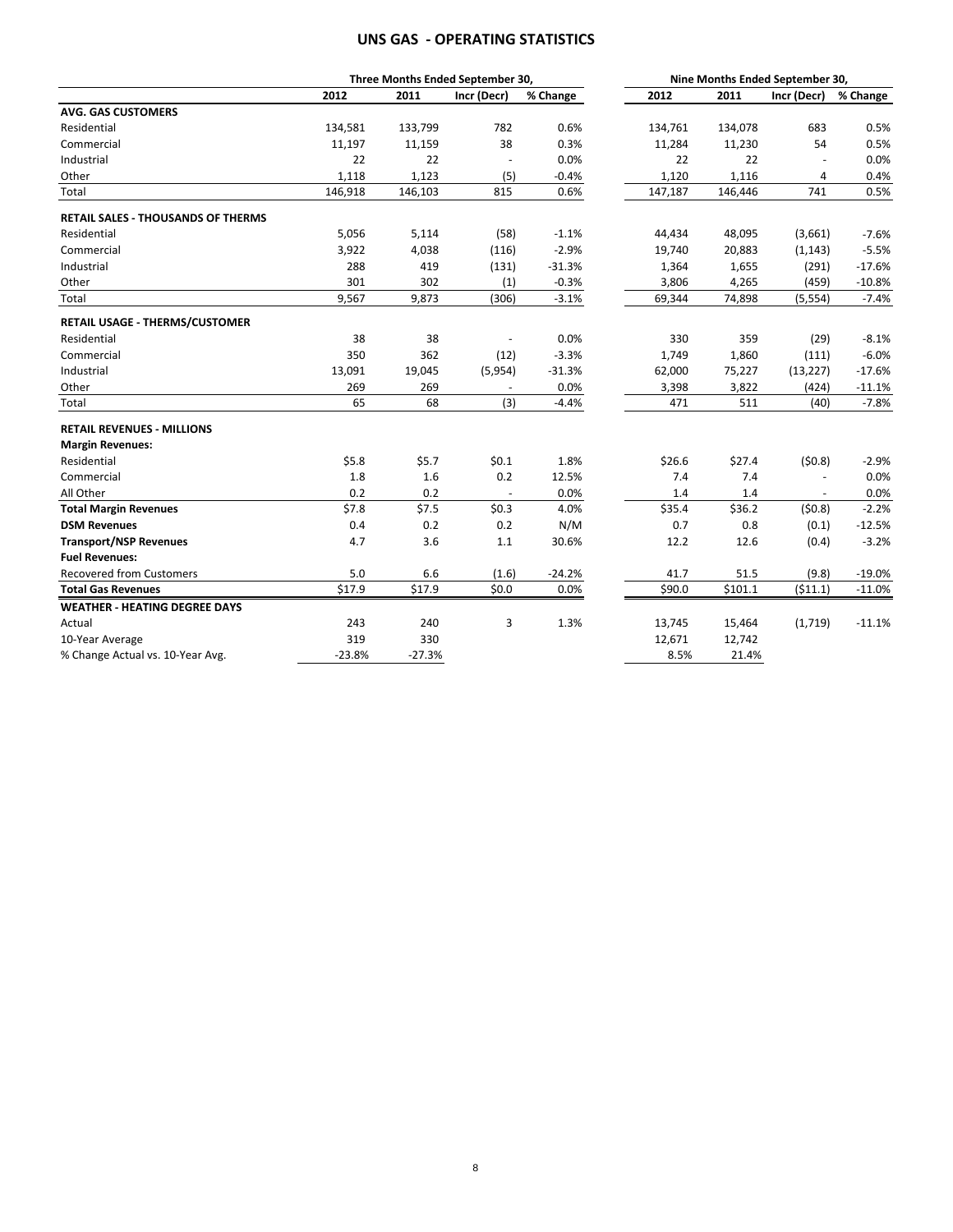# **UNS ENERGY BASIC AND DILUTED SHARES OUTSTANDING**

|                                                                                                   | <b>Three Months Ended</b><br>September 30, |          | <b>Nine Months Ended</b><br>September 30, |           |
|---------------------------------------------------------------------------------------------------|--------------------------------------------|----------|-------------------------------------------|-----------|
|                                                                                                   | 2012                                       | 2011     | 2012                                      | 2011      |
| Numerator:                                                                                        | -Thousands of Dollars-                     |          | -Thousands of Dollars-                    |           |
| Net Income                                                                                        | \$50,664                                   | \$59,712 | \$83,414                                  | \$101,787 |
| Income from Assumed Conversion of Convertible Senior Notes                                        | 0                                          | 1,097    | 1,100                                     | 3,292     |
| <b>Adjusted Numerator</b>                                                                         | \$50,664                                   | \$60,809 | \$84,514                                  | \$105,079 |
| Denominator:<br>Weighted-Average Shares of Common Stock Outstanding:                              |                                            |          |                                           |           |
| <b>Common Shares Issued</b>                                                                       | 41,290                                     | 36,867   | 39,835                                    | 36,739    |
| <b>Participating Securities</b>                                                                   |                                            | 50       | 0                                         | 64        |
| <b>Fully Vested Deferred Stock Units</b>                                                          | 156                                        | 136      | 148                                       | 127       |
| Total Weighted-Average Shares of Common Stock Outstanding and<br>Participating Securities - Basic | 41,446                                     | 37,053   | 39,983                                    | 36,930    |
| <b>Effect of Dilutive Securities:</b>                                                             |                                            |          |                                           |           |
| <b>Convertible Senior Notes</b>                                                                   | $\mathbf 0$                                | 4,295    | 1,416                                     | 4,268     |
| Options and Stock Issuable Under Share-Based Compensation Plans                                   | 417                                        | 429      | 319                                       | 379       |
| <b>Total Shares - Diluted</b>                                                                     | 41,863                                     | 41,777   | 41,718                                    | 41,577    |

The following table shows the number of stock options excluded from the diluted EPS computation because the stock option's exercise price was greater than the average market price of the Common Stock:

|                                                         |                | <b>Three Months Ended</b> |                                        | <b>Nine Months Ended</b> |  |
|---------------------------------------------------------|----------------|---------------------------|----------------------------------------|--------------------------|--|
|                                                         | September 30,  |                           |                                        |                          |  |
|                                                         | 2012           | 2011                      | 2012                                   | 2011                     |  |
|                                                         |                |                           | September 30,<br>-Thousands of Shares- |                          |  |
| Stock Options Excluded from the Diluted EPS Computation | $\blacksquare$ | 147                       | 67                                     | 158                      |  |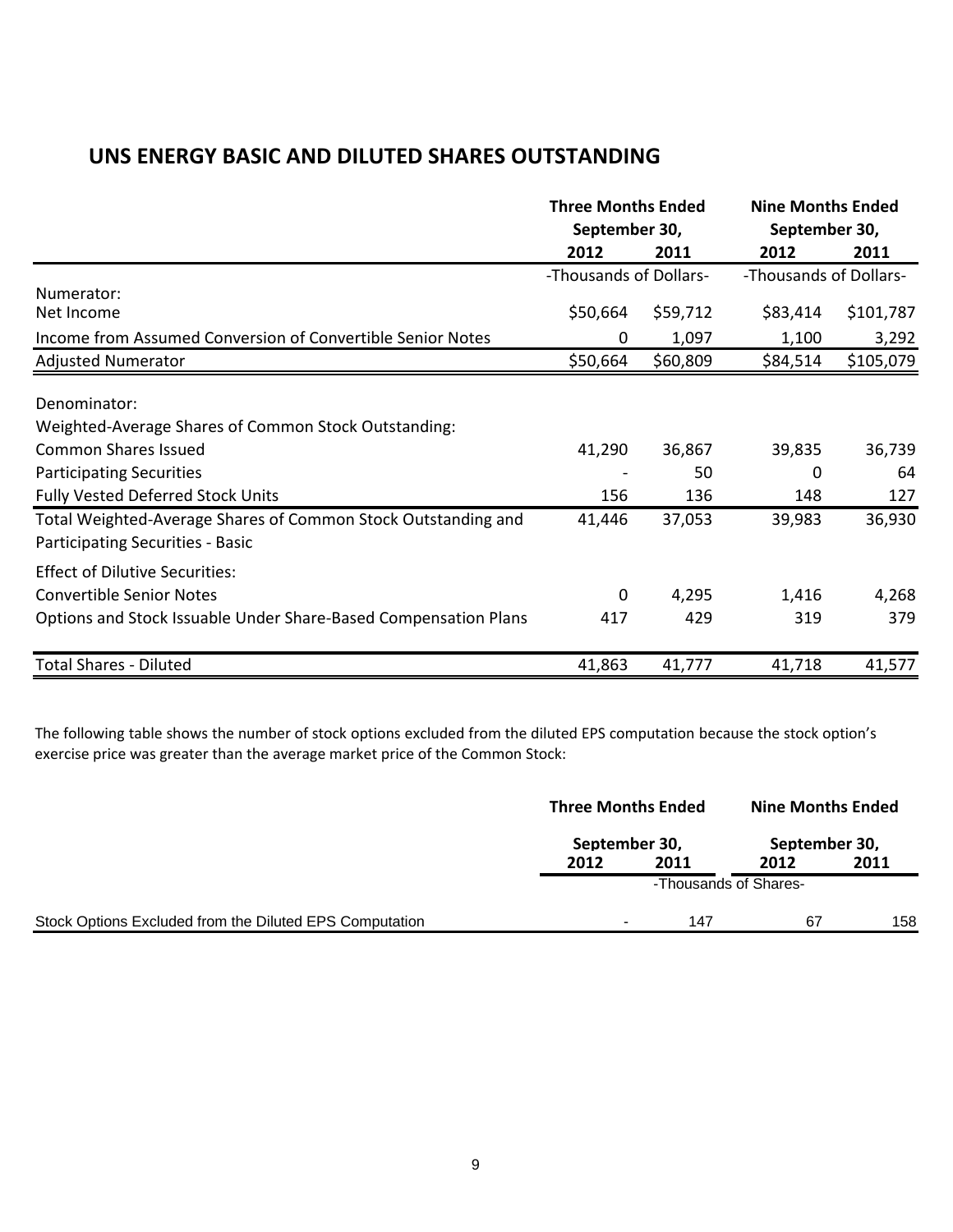

# **3rd Quarter 2012 Earnings Call November 2nd, 2012**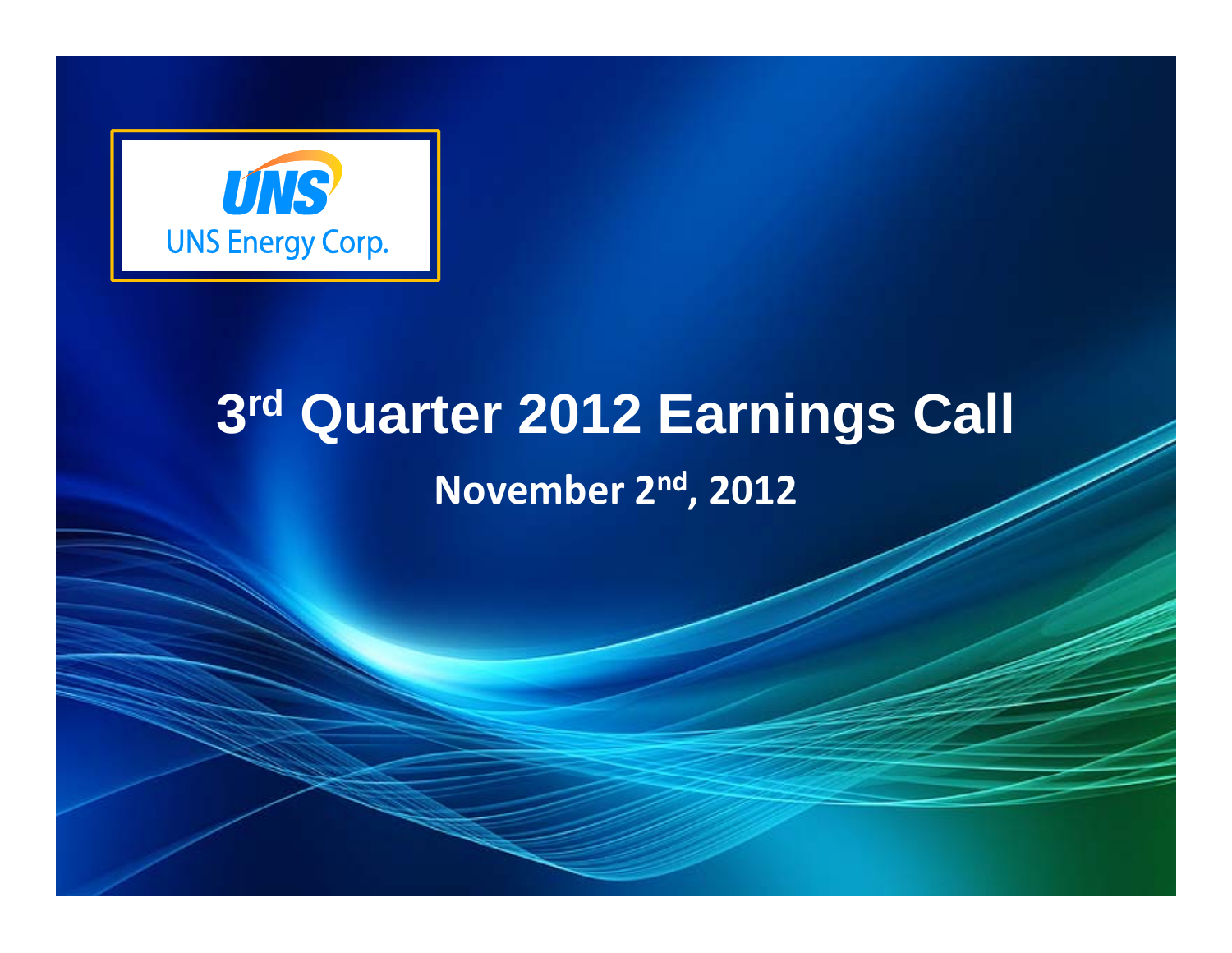# **UNS Energy Safe Harbor**

## **Safe Harbor and Non‐GAAP Measures**

- **•** This document contains forward-looking information that involves risks and uncertainties, that include, but are not limited to: state and federal regulatory and legislative decisions and actions; regional economic and market conditions which could affect customer growth and energy usage; weather variations affecting energy usage; the cost of debt and equity capital and access to capital markets; the performance of the stock market and changing interest rate environment, which affect the value of the company's pension and other postretirement benefit plan assets and the related contribution requirements and expense; unexpected increases in O&M expense; resolution of pending litigation matters; changes in accounting standards; changes in critical accounting estimates; the ongoing restructuring of the electric industry; changes to long-term contracts; the cost of fuel and power supplies; performance of TEP's generating plants; and other factors listed in UNS Energy's Form 10-K and 10-Q filings with the Securities and Exchange Commission. The preceding factors may cause future results to differ materially from historical results or from outcomes currently **expected by UNS Energy.**
- •**•** The Company's press releases and other communications may include certain non-Generally Accepted Accounting Principles (GAAP) financial measures. A "non-GAAP financial measure" is defined as a numerical measure of a company's financial performance, financial position or cash flows that excludes (or includes) amounts that are included in (or excluded from) the most directly comparable measure calculated and presented in accordance with GAAP in the Company's financial statements.
- •• Non-GAAP financial measures utilized by the Company include presentations of revenues, operating expenses, operating income and earnings (loss) per share. The Company uses these non-GAAP measures to evaluate the operations of the Company. Certain non-GAAP financial measures utilized by the Company exclude: the impact of non-recurring items: the effect of accounting changes or adjustments; expenses that are reimbursed by third parties; and other items. The Company's management believes that these non-GAAP financial measures provide useful information to investors by removing the effect of variances in GAAP reported results of operations that are not indicative of fundamental changes in the earnings or cash flow capacity of the Company's operations. Management also believes that the presentation of the non-GAAP financial measures is largely consistent with its past practice, as well as industry practice in general, and will enable investors and analysts to compare current non-GAAP measures with non-GAAP **measures with respect to prior periods.**
- • $\bullet$  Please refer to Exhibit 99.2 of the 8-K filed on November 2, 2012, for a reconciliation of non-GAAP measures with the most **comparable GAAP measure.**